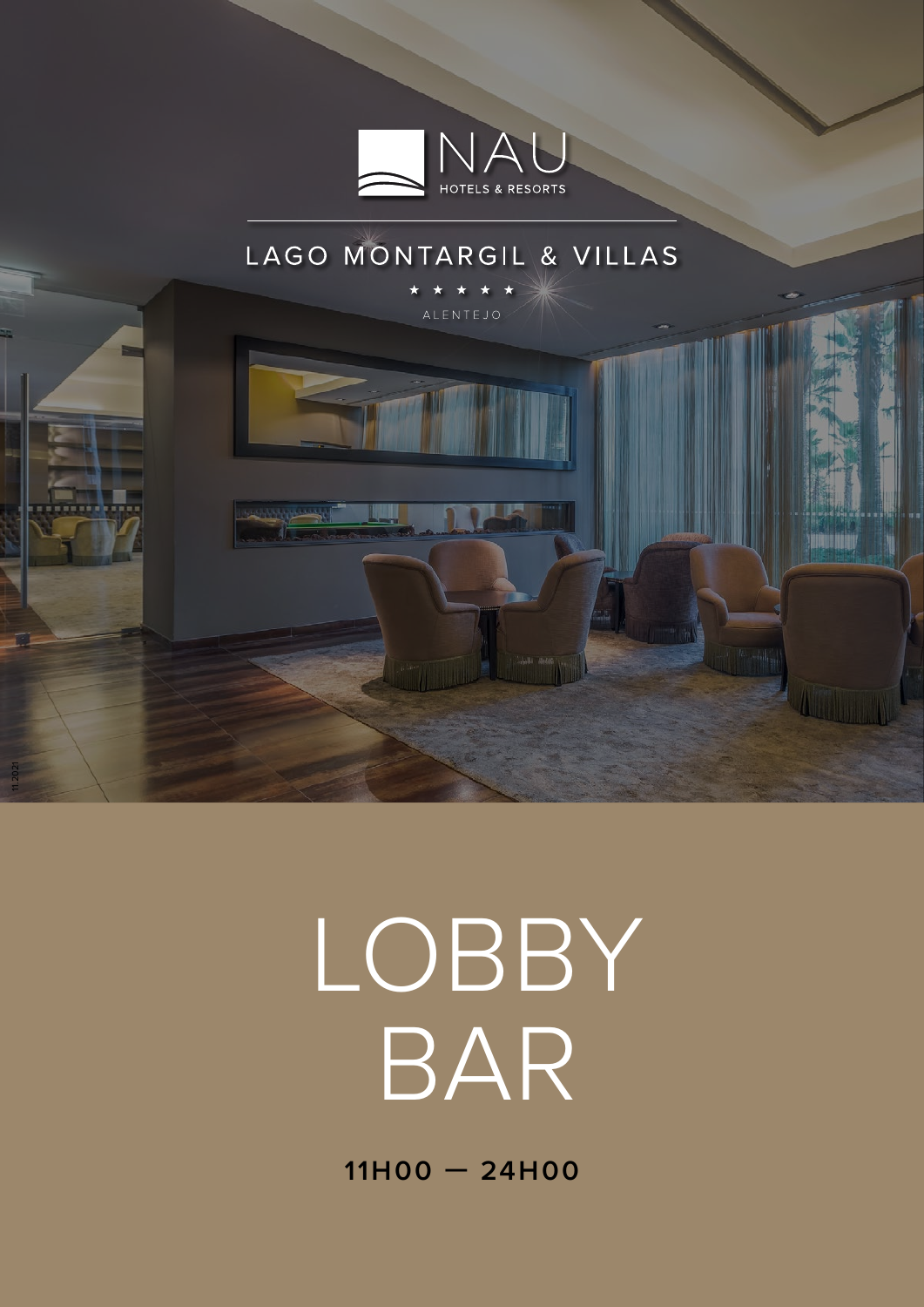HOTELS & RESORTS

LAGO MONTARGIL

ALENTEJO

& VILLAS

#### **Cafetaria Coffee**

| <b>Expresso</b>                                                                             | 1,50€ |
|---------------------------------------------------------------------------------------------|-------|
| Descafeinado / Decaf Espresso                                                               | 1,50€ |
| Café com leite / Coffee with Milk                                                           | 2,00€ |
| Cappuccino                                                                                  | 2,50€ |
| <b>Latte Macchiato</b>                                                                      | 2,50€ |
| <b>Chocolate Quente / Hot Chocolate</b>                                                     | 2,50€ |
| Copo de Leite / Milk                                                                        | 1,50€ |
| Chás / Tea                                                                                  | 2,00€ |
| <b>Irish Coffee</b><br>Jameson, café, açúcar, natas<br>Jameson, coffee, sugar, fresh creams | 8,00€ |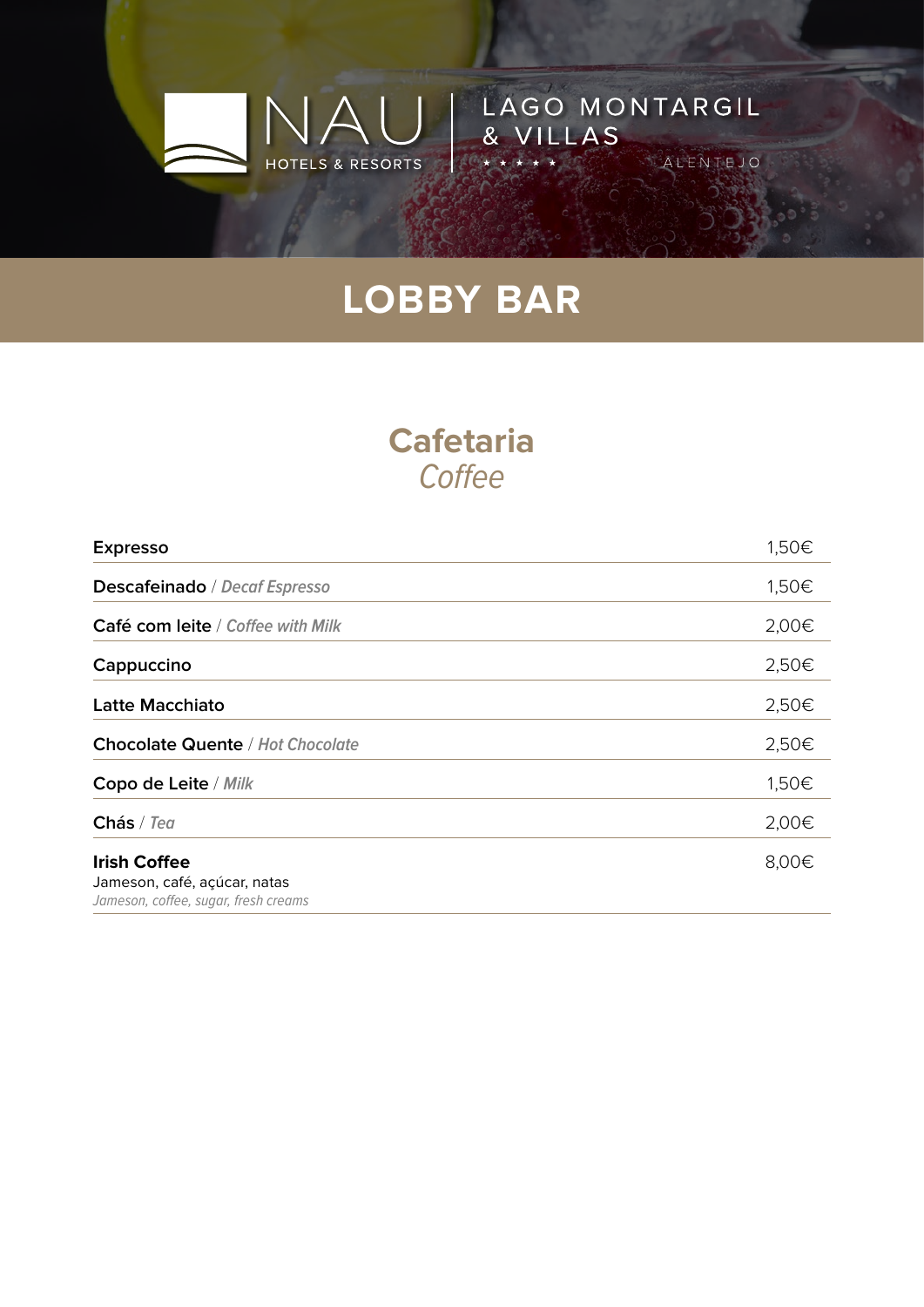HOTELS & RESORTS

LAGO MONTARGIL

ALENTEJO

& VILLAS

#### **Águas Minerais e Refrigerantes** Mineral Water & Soft Drinks

| <b>Agua mineral / Still Water</b>                | 25c         | 1,50€ |
|--------------------------------------------------|-------------|-------|
| <b>Água mineral / Still Water</b>                | <b>50cl</b> | 2,50€ |
| <b>Água mineral / Still Water</b>                | 1L          | 3,50€ |
| Agua mineral com Gás / Sparkling Water           | 25c         | 2,00€ |
| Água mineral com Gás / Sparkling Water           | 75c         | 4,00€ |
| Água Pedras Limão / Pedras Lemon Sparkling Water | 25c         | 2,40€ |
| Coca-cola                                        | 33cl        | 2,50€ |
| Coca-cola Zero                                   | 33cl        | 2,50€ |
| Sumol Laranja / Sumol Orange                     | 33cl        | 2,50€ |
| Ice Tea                                          | 33cl        | 2,50€ |
| 7 Up                                             | 33cl        | 2,50€ |
| <b>Ginger Ale</b>                                | 25c         | 2,50€ |
| Água Tónica / Tonic Water                        | 25c         | 2,00€ |
| Água Tónica Premium / Premium Tonic Water        | 20cl        | 3,00€ |
| Sumo de Laranja Natural / Fresh Orange Juice     | 30cl        | 5,00€ |
| Limonada / Lemonade                              | 30cl        | 5,00€ |
| Néctar de Frutas / Fruits Nectar                 | 20cl        | 3,00€ |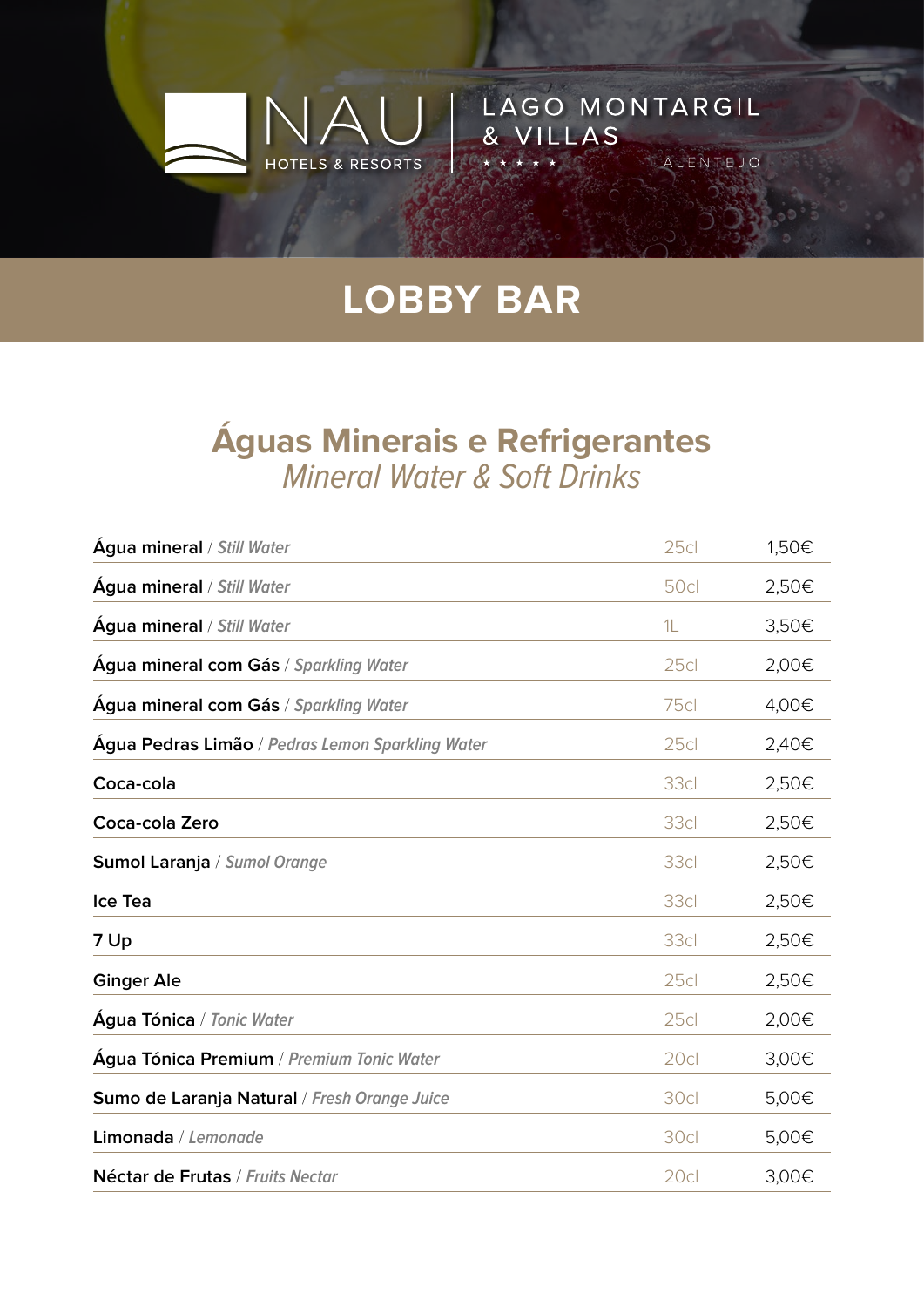HOTELS & RESORTS

LAGO MONTARGIL

ALENTEJO

& VILLAS

#### **Cervejas** Beers

| <b>Sagres / Pilsner</b>         | 33cl        | 3,00€ |
|---------------------------------|-------------|-------|
| <b>Sagres / Pint</b>            | <b>50cl</b> | 4,50€ |
| Sagres / Bottle                 | 33cl        | 3,50€ |
| Sagres s/álcool / Non-alcoholic | 33cl        | 3,50€ |
| <b>Super Bock / Bottle</b>      | 33cl        | 3,50€ |
| Heineken / Lager                | 25c         | 4,00€ |
| <b>Bohemia Original</b>         | 33cl        | 4,00€ |
| Sommersby de Maçã / Apple Cider | 33cl        | 3,50€ |

#### **Copo de Vinho** Wine By The Glass\*

\*Vinho seleção do hotel / Wine hotel selection

| <b>Tinto</b> / Glass of red wine    | 15c  | 5.00€ |
|-------------------------------------|------|-------|
| <b>Branco</b> / Glass of white wine | 15cl | 5.00€ |
| <b>Rosé</b> / Glass of rose wine    | 15c  | 5.00€ |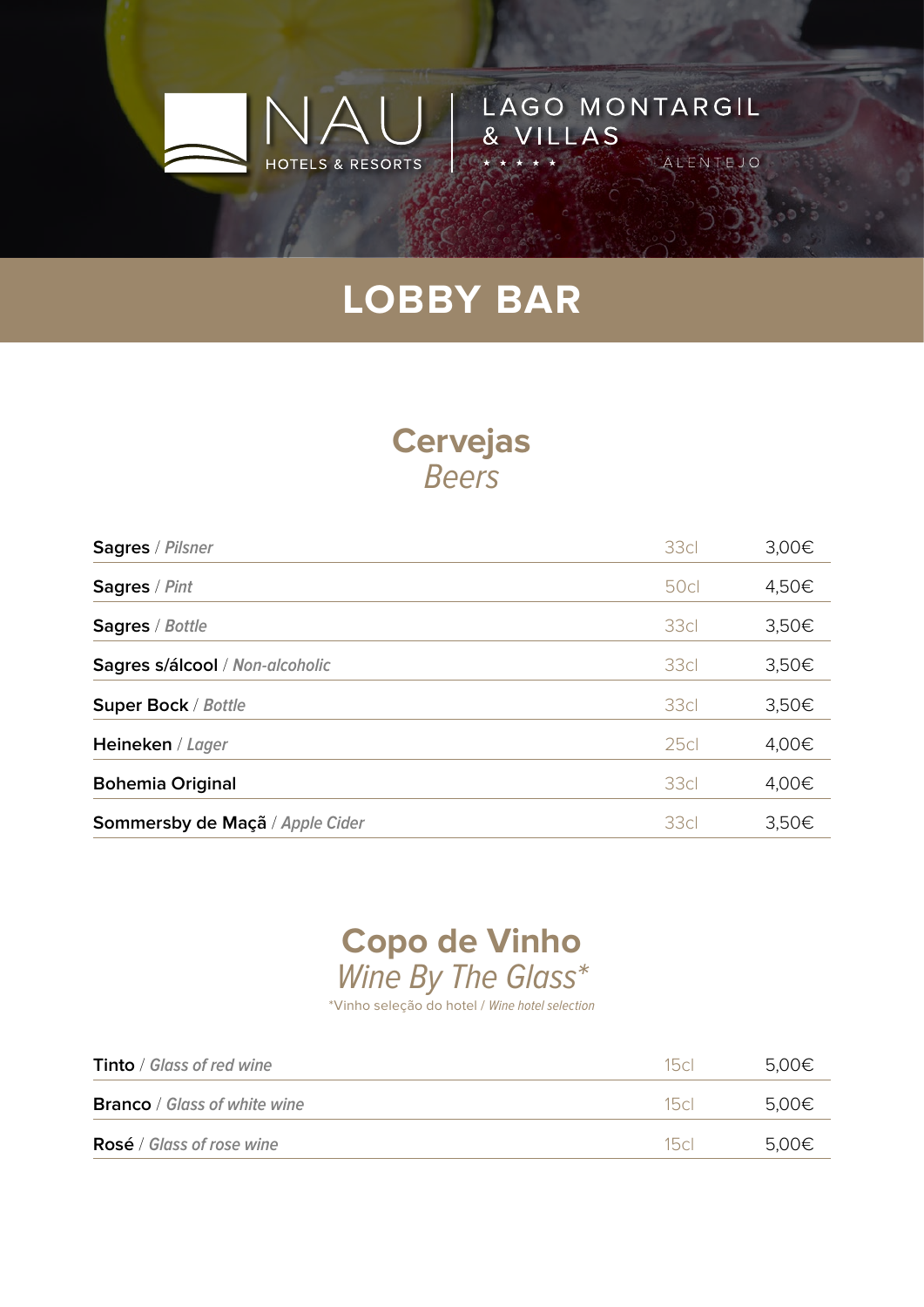HOTELS & RESORTS

LAGO MONTARGIL

ALENTEJO

& VILLAS

## **Whiskies around the World**

*"Too much of anything is bad, but too much good whiskey is barely enough"* Mark Twain

| <b>SCOTCH WHISKY</b>               |                 | 5cl    |
|------------------------------------|-----------------|--------|
| <b>Cutty Sark</b>                  |                 | 6,00€  |
| J&B                                |                 | 6,00€  |
| <b>Johnny Walker Red Label</b>     |                 | 6,00€  |
| <b>Famous Grouse</b>               |                 | 6,00€  |
| <b>Johnny Walker Black Label</b>   | 12 yr           | 9,00€  |
| J&B                                | $12 \text{ yr}$ | 8,50€  |
| Logan                              | $12 \text{ yr}$ | 8,50€  |
| J&B                                | $15 \, yr$      | 10,00€ |
| Dimple                             | 15 yr           | 10,00€ |
| <b>MALTE WHISKY</b>                |                 | 5cl    |
| <b>Glenlivet Founder's Reserve</b> | $12 \text{ yr}$ | 12,00€ |
| Glenfiddich                        | $12 \text{ yr}$ | 12,00€ |
| <b>Nikka From the Barrel</b>       |                 | 17,00€ |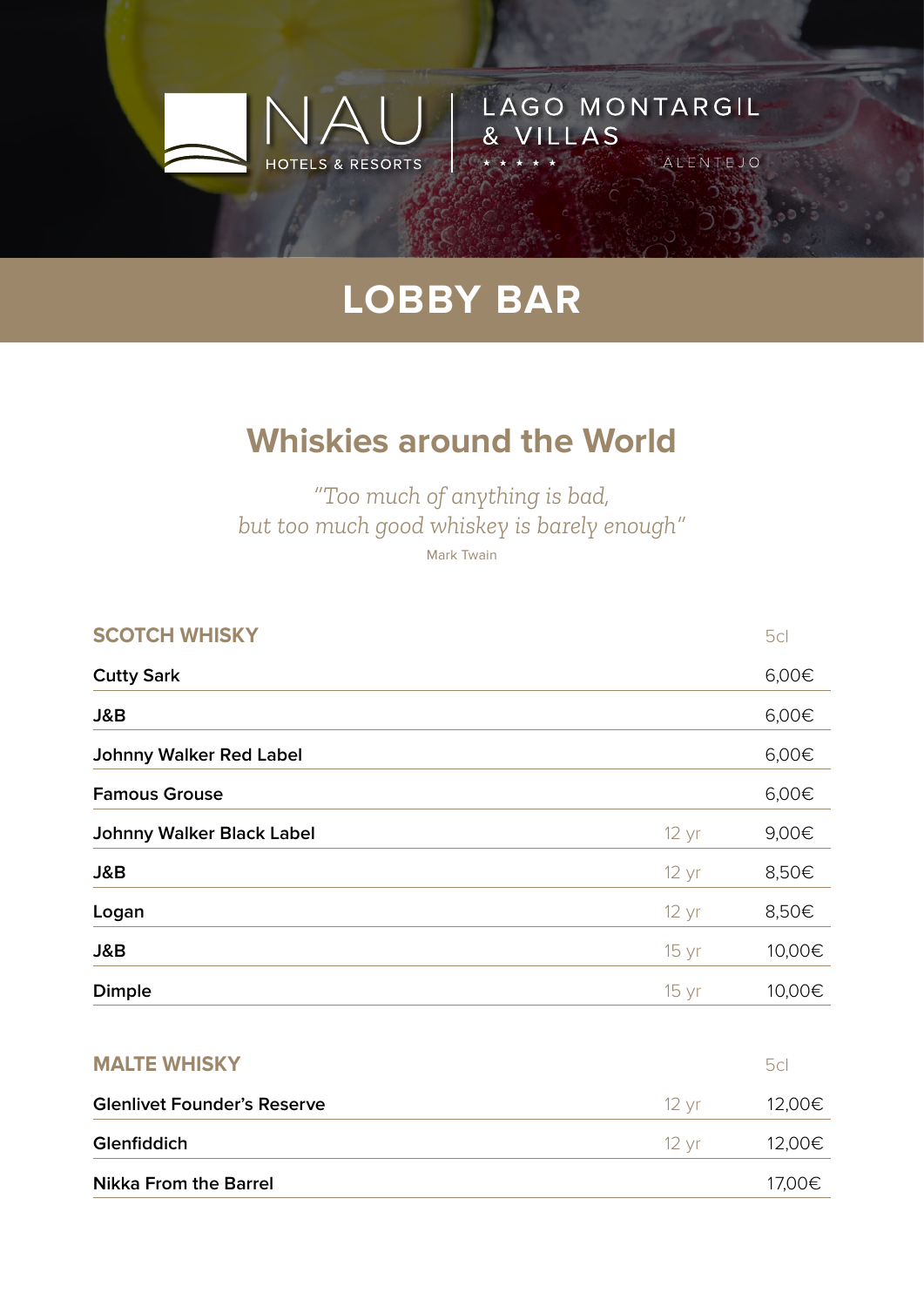$\Delta$ 

HOTELS & RESORTS

LAGO MONTARGIL

ALENTEJO

& VILLAS

#### **IRLANDA** / **IRELAND**

| Jameson              | 5cl | 6,50€ |
|----------------------|-----|-------|
| <b>Bushmills</b>     | 5cl | 7,00€ |
|                      |     |       |
| <b>U.S.A.</b>        |     |       |
| <b>Tennesse</b>      |     |       |
| Jack Daniel's No. 7  | 5cl | 8,00€ |
| <b>Kentucky</b>      |     |       |
| <b>Jim Beam</b>      | 5cl | 8,00€ |
| Canadiano / Canadian |     |       |
| <b>Canadian Club</b> | 5cl | 7,00€ |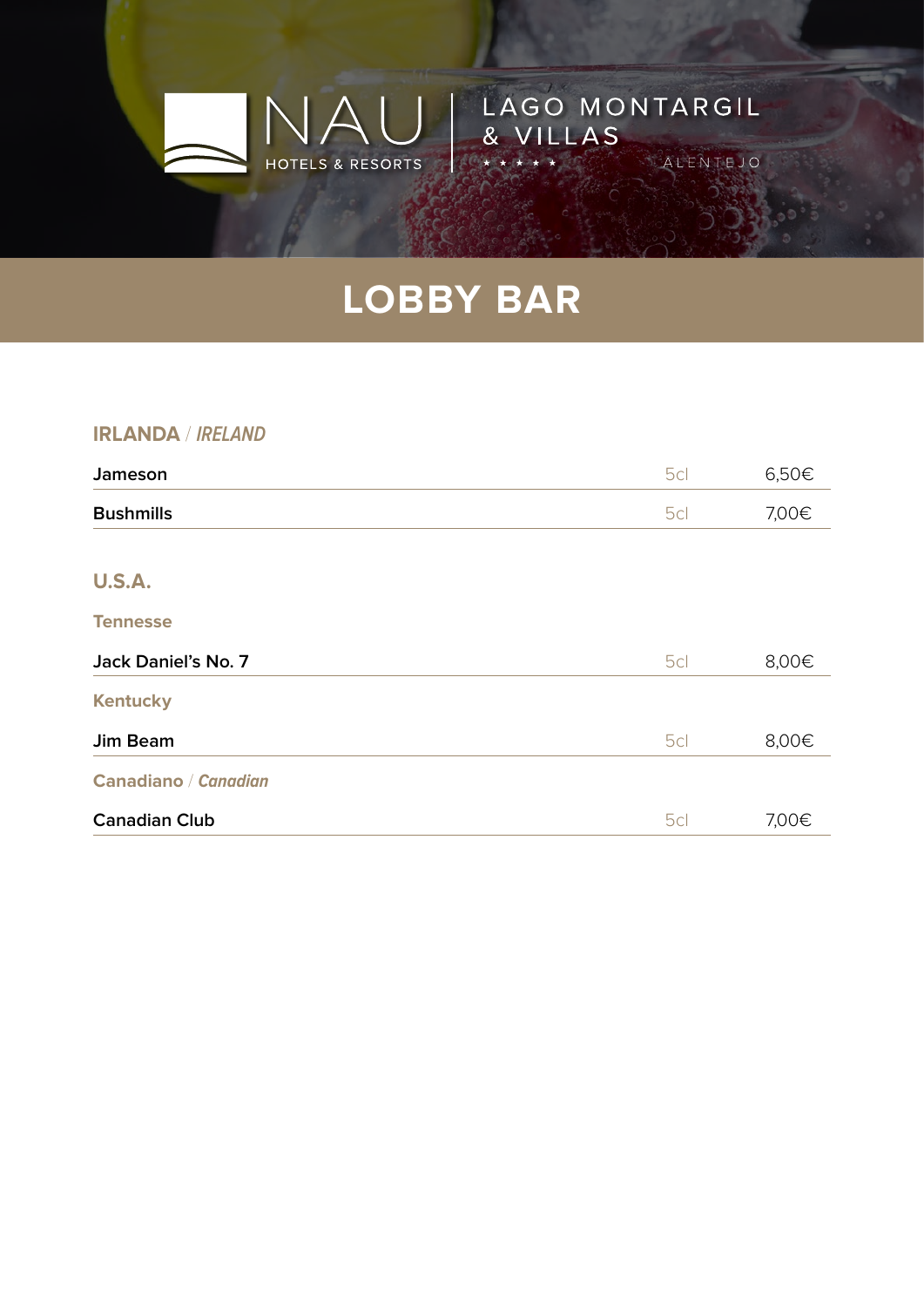HOTELS & RESORTS

LAGO MONTARGIL

ALENTEJO

& VILLAS

#### **Rum**

#### *"Drinking rum before 10am, makes you a pirate, not an alcoholic"* Earl Dibbles Jr.

| <b>Bacardi</b>               | 5cl | 5,00€ |
|------------------------------|-----|-------|
| <b>Captain Morgan Black</b>  | 5c  | 6,00€ |
| <b>Captain Morgan spiced</b> | 5c  | 6,00€ |
| Havana Club Anejo Special    | 5c  | 7,50€ |
| Havana Club Anejo            | 5c  | 7,50€ |

#### **Aperitivos Aperitifs**

| Martini              | 6cl | 3,50€ |
|----------------------|-----|-------|
| Campari              | 5cl | 4,50€ |
| <b>Fernet Branca</b> | 5cl | 4,50€ |
| <b>Ricard</b>        | 5cl | 5,00€ |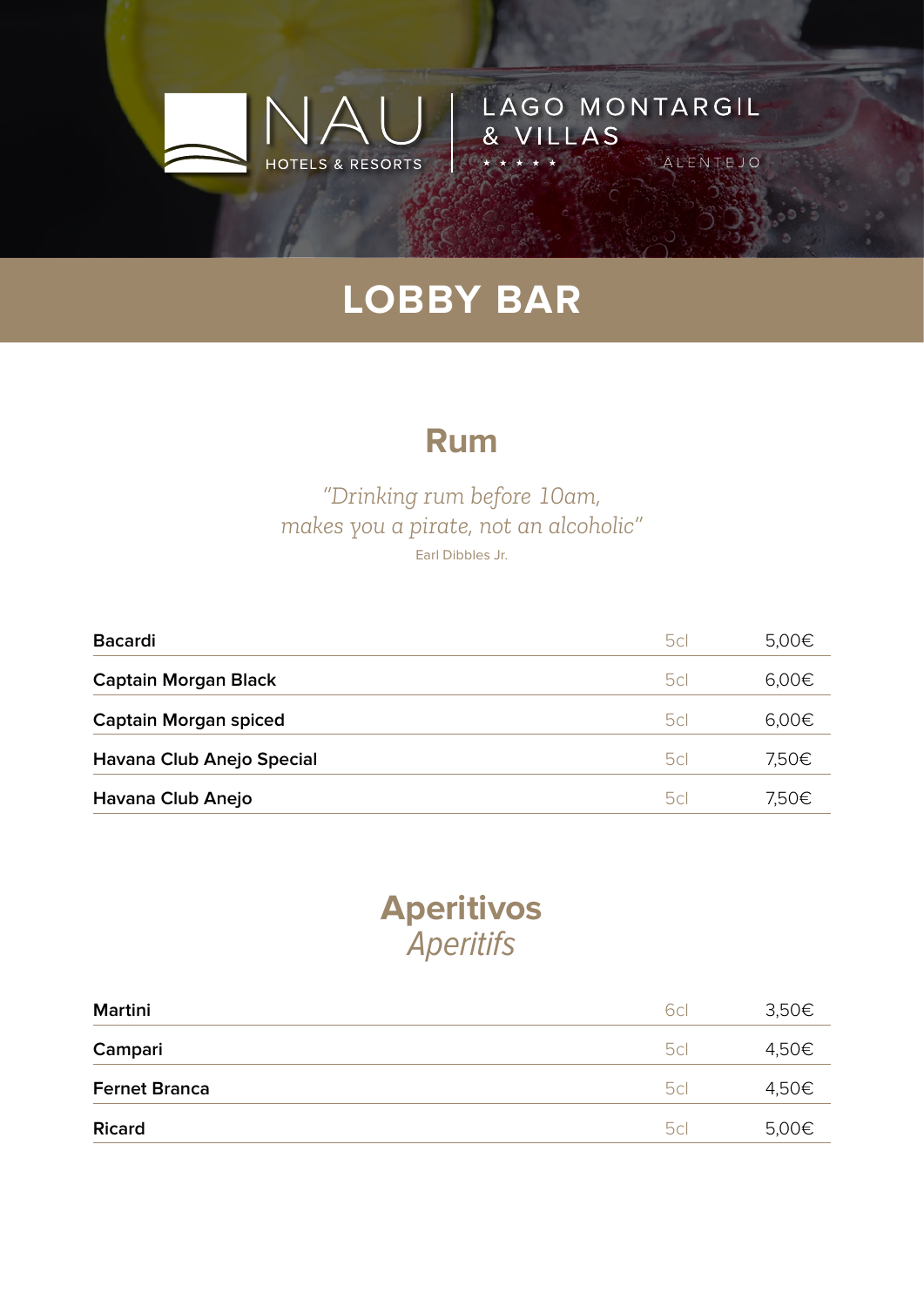

LAGO MONTARGIL

ALENTEJO

& VILLAS

## **Tequila**

| <b>Tequila Sierra Branca</b> | 50 | 6.00€ |
|------------------------------|----|-------|
| <b>Tequila Jose Cuervo</b>   | 50 | 7,00€ |

#### **Aguardentes Brandy**

| Aliança Velha          | 5cl | 6,00€ |
|------------------------|-----|-------|
| <b>CRF</b> reserva     | 5cl | 9,00€ |
| Fim de Século          | 5cl | 6,50€ |
| Aguardente de Medronho | 5cl | 7,00€ |
| Aguardente de Pêra     | 5cl | 7,00€ |
| <b>Brandy Croft</b>    | 5cl | 4,50€ |
| <b>Macieira</b>        | 5cl | 4,50€ |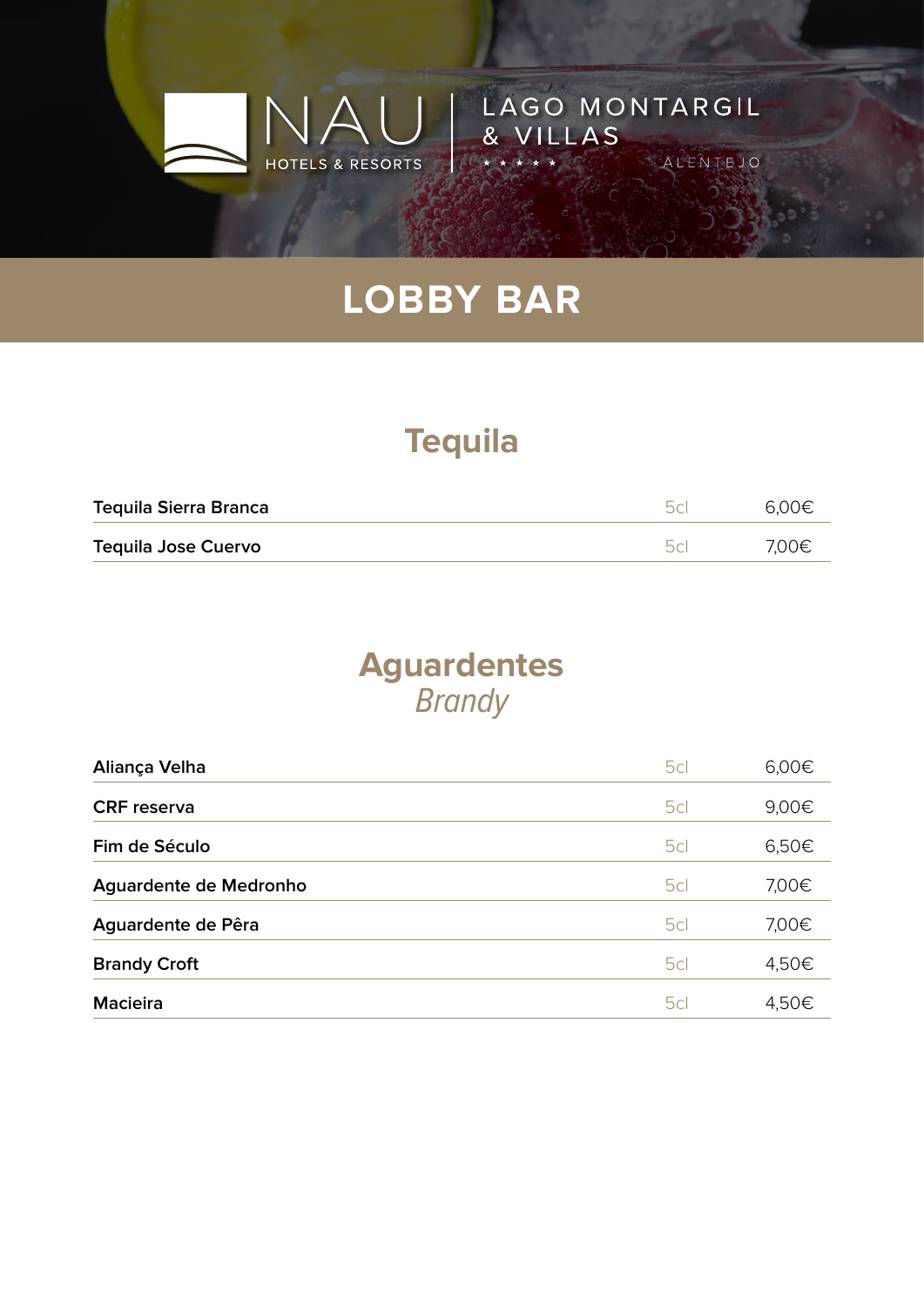

LAGO MONTARGIL

ALENTEJO

& VILLAS

### **Cognac**

| Courvoisier V.S.O.P.         | hr | 10,00€ |
|------------------------------|----|--------|
| <b>Cognacs Hennessy V.S.</b> |    | 9,00€  |

## **Licores** Liqueurs

| Licor Beirão           | 5cl | 5,00€ |
|------------------------|-----|-------|
| <b>Bailey's</b>        | 5cl | 6,00€ |
| Amêndoa Amarga         | 5cl | 5,00€ |
| <b>Brandy Mel</b>      | 5cl | 5,00€ |
| Licor de Maracujá      | 5cl | 5,00€ |
| Licor de Bolota        | 5cl | 5,00€ |
| Licor de Poejo         | 5cl | 5,00€ |
| Licor de Menta         | 5cl | 5,00€ |
| Licor de Cacau Escuro  | 5cl | 5,00€ |
| <b>Licor de Cassis</b> | 5cl | 5,00€ |
| <b>Safari</b>          | 5cl | 5,00€ |
| Sheridan's             | 5cl | 6,50€ |
|                        |     |       |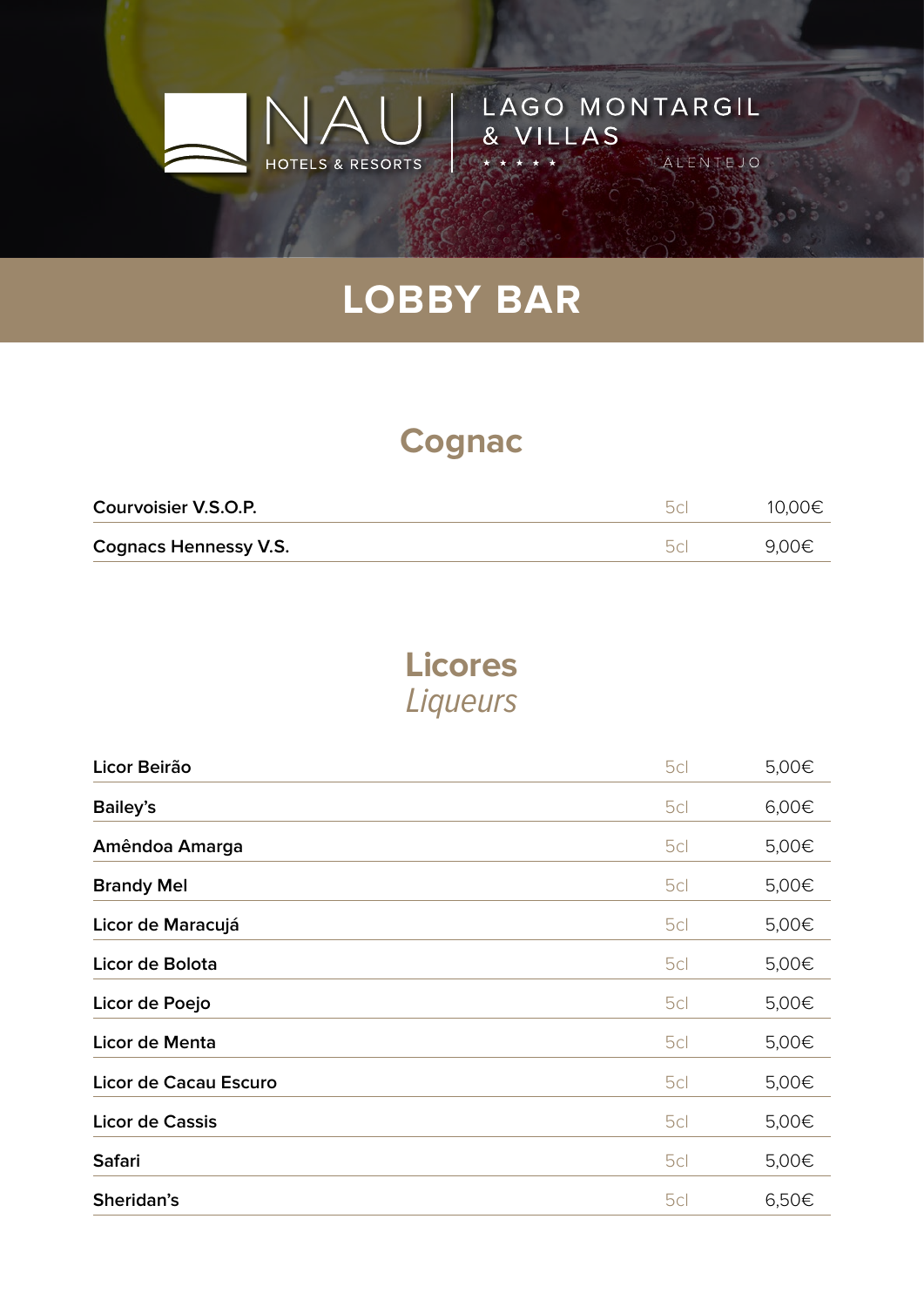$\Delta$ 

HOTELS & RESORTS

LAGO MONTARGIL

ALENTEJO

& VILLAS

| Ginja                             | 5cl | 6,00€ |
|-----------------------------------|-----|-------|
| Benedictine D.O.M.                | 5cl | 7,00€ |
| Cointreau                         | 5cl | 6,00€ |
| <b>Drambuie</b>                   | 5cl | 6,00€ |
| Frangelico                        | 5cl | 6,00€ |
| <b>Grand Marnier Cordon Jaune</b> | 5cl | 6,00€ |
| Galliano                          | 5cl | 6,00€ |
| <b>Malibu</b>                     | 5cl | 5,00€ |
| <b>Tia Maria</b>                  | 5cl | 5,00€ |

#### **Vodkas**

| <b>Wiborova Single</b> | 5cl | 5,00€  |
|------------------------|-----|--------|
| Moskovskaya            | 5cl | 5,00€  |
| <b>Absolut</b>         | 5cl | 7,00€  |
| <b>Belvedere</b>       | 5cl | 12,00€ |
| <b>Grey Goose</b>      | 5cl | 12,50€ |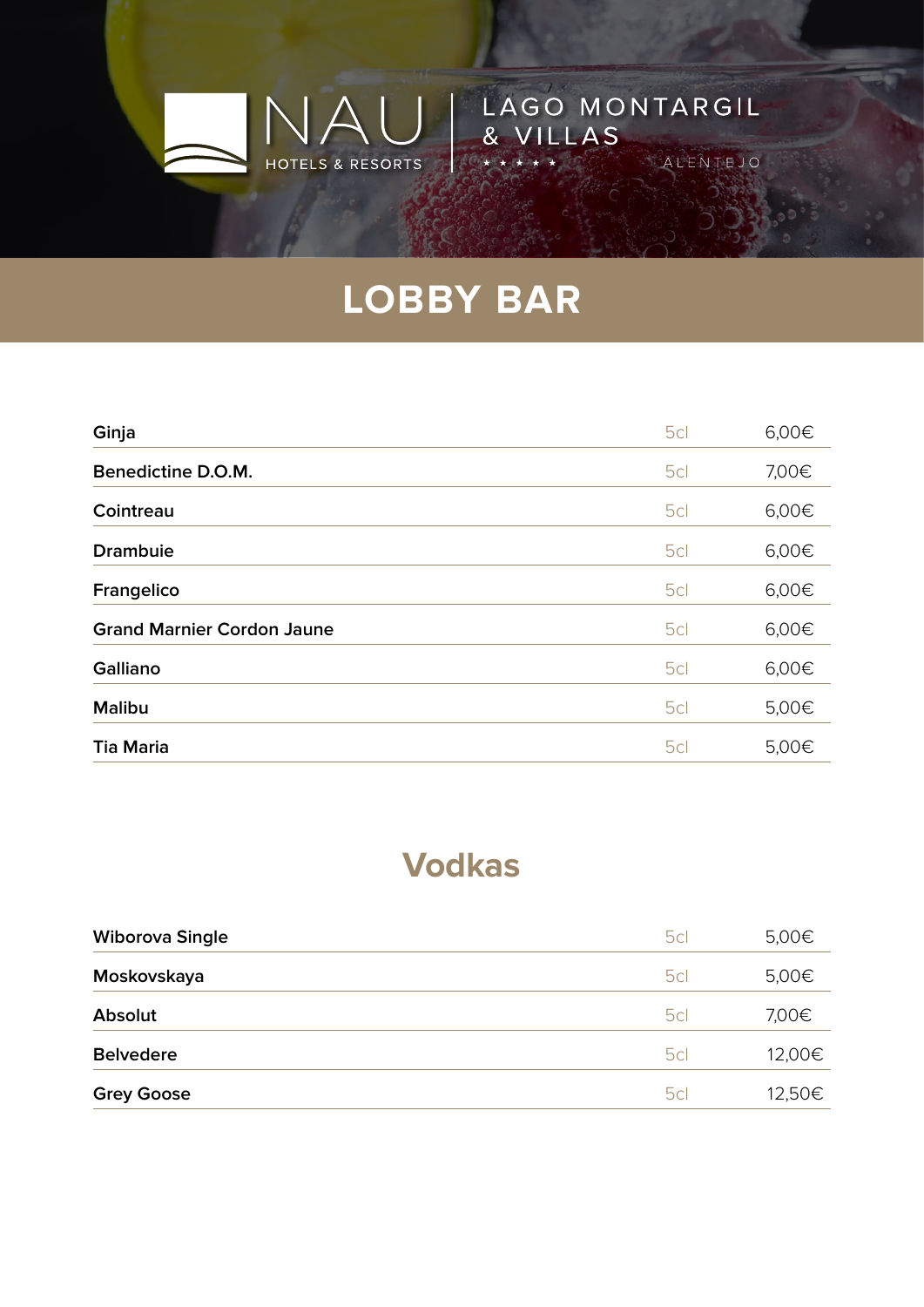$\Delta$ 

HOTELS & RESORTS

LAGO MONTARGIL

ALENTEJO

& VILLAS

#### **Gin**

| Gordon's                | 5cl | 8,50€  |
|-------------------------|-----|--------|
| <b>Beefeater</b>        | 5cl | 10,00€ |
| <b>Tanqueray</b>        | 5cl | 11,00€ |
| <b>Bombay Sapphire</b>  | 5cl | 12,00€ |
| <b>Bulldog</b>          | 5cl | 12,50€ |
| <b>Big Boss</b>         | 5cl | 12.50€ |
| Hendrick's              | 5cl | 13,00€ |
| Tanqueray N° Ten        | 5cl | 13,50€ |
| <b>Sharish</b>          | 5cl | 13,50€ |
| <b>Gin Mare</b>         | 5cl | 14,00€ |
| <b>Martin Miller's</b>  | 5cl | 15,00€ |
| <b>G'Vine Florasion</b> | 5cl | 16,00€ |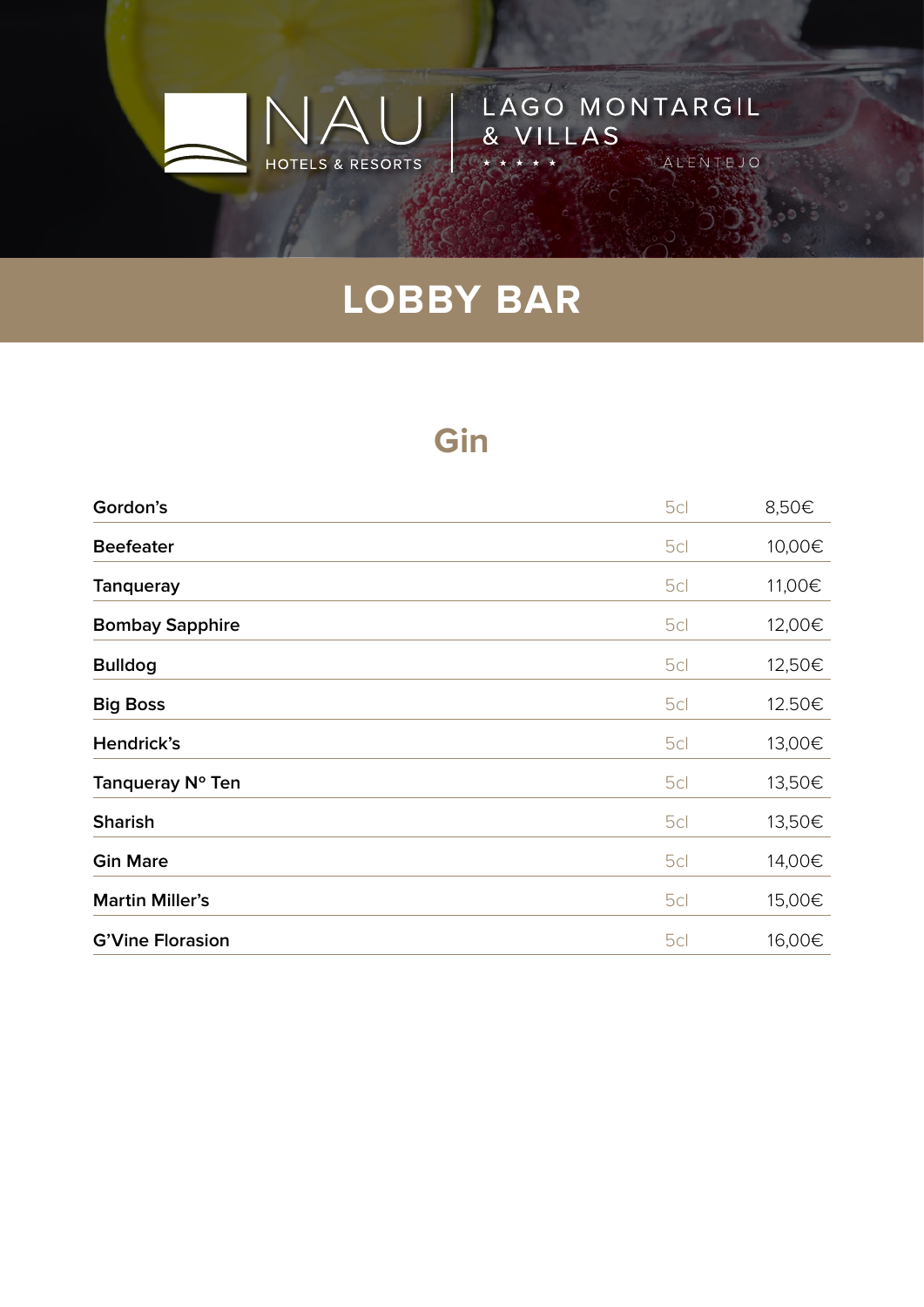

LAGO MONTARGIL

ALENTEJO

& VILLAS

#### **Portos** Porto Wine

| <b>Porto White</b> |                  | 6cl | 5,00€  |
|--------------------|------------------|-----|--------|
| Porto Tawny        |                  | 6cl | 5,00€  |
| Porto LBV 2011     |                  | 6cl | 8,00€  |
| Porto              | 10 <sub>vr</sub> | 6cl | 10,00€ |

#### **Moscatel**

| <b>Favaios</b> | $\Gamma$ $\sim$ | 4,00€ |
|----------------|-----------------|-------|
| Setúbal DOC    |                 | 4,00€ |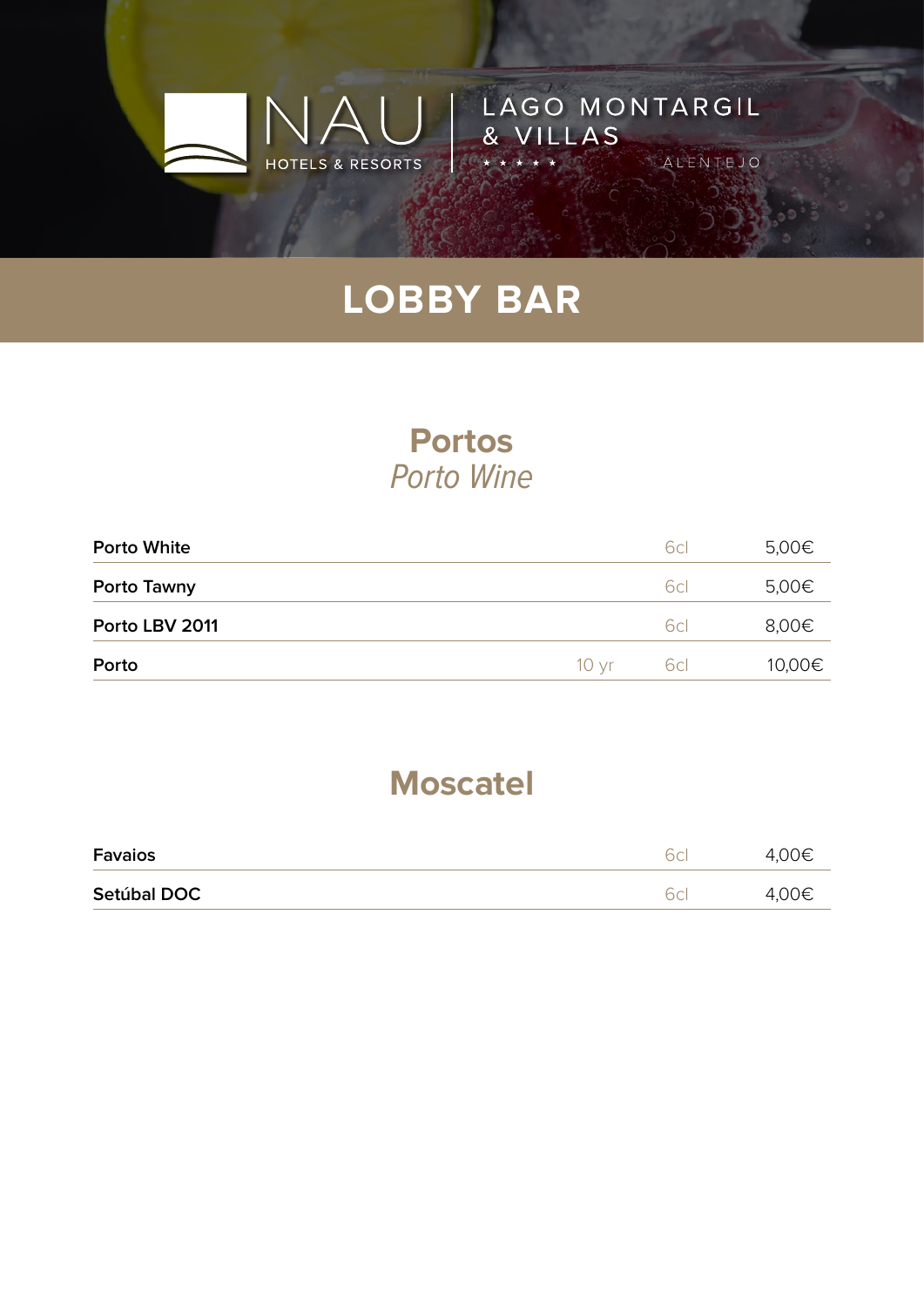HOTELS & RESORTS

LAGO MONTARGIL

ALENTEJO

& VILLAS

#### **Champanhe e Espumantes** Champagne & Sparkling Wine

| Raposeira Bruto              | $\frac{6}{2}$ 7,00€ | 22,50€ |
|------------------------------|---------------------|--------|
| Murganheira Reserva          |                     | 27,50€ |
| <b>Muum Brut</b>             |                     | 55,00€ |
| Moët & Chandon Brut Imperial |                     | 70,00€ |
| <b>Pommery Brut Royal</b>    |                     | 70,00€ |
| <b>Ruinart Brut</b>          |                     | 80,00€ |

#### **Cocktails**

| <b>Red NAU (Sem Álcool / Non Alcoholic)</b><br>Sumo de laranja, frutos vermelhos, xarope de açúcar<br>Orange juice, red fruits, sugar syrup | 7.00€ |
|---------------------------------------------------------------------------------------------------------------------------------------------|-------|
| <b>Dry Martini</b><br>Gin, martini branco seco<br>Gin, dry vermouth                                                                         | 8,00€ |
| <b>Margarita</b><br>Tequilla, cointreau, sumo de limão<br>Tequilla, cointreau, fresh lemon juice                                            | 7,00€ |
| Daiquiri Morango<br>Rum, sumo de limão, puré de morangos<br>Rum, fresh lemon juice, strawberries purée                                      | 8.00€ |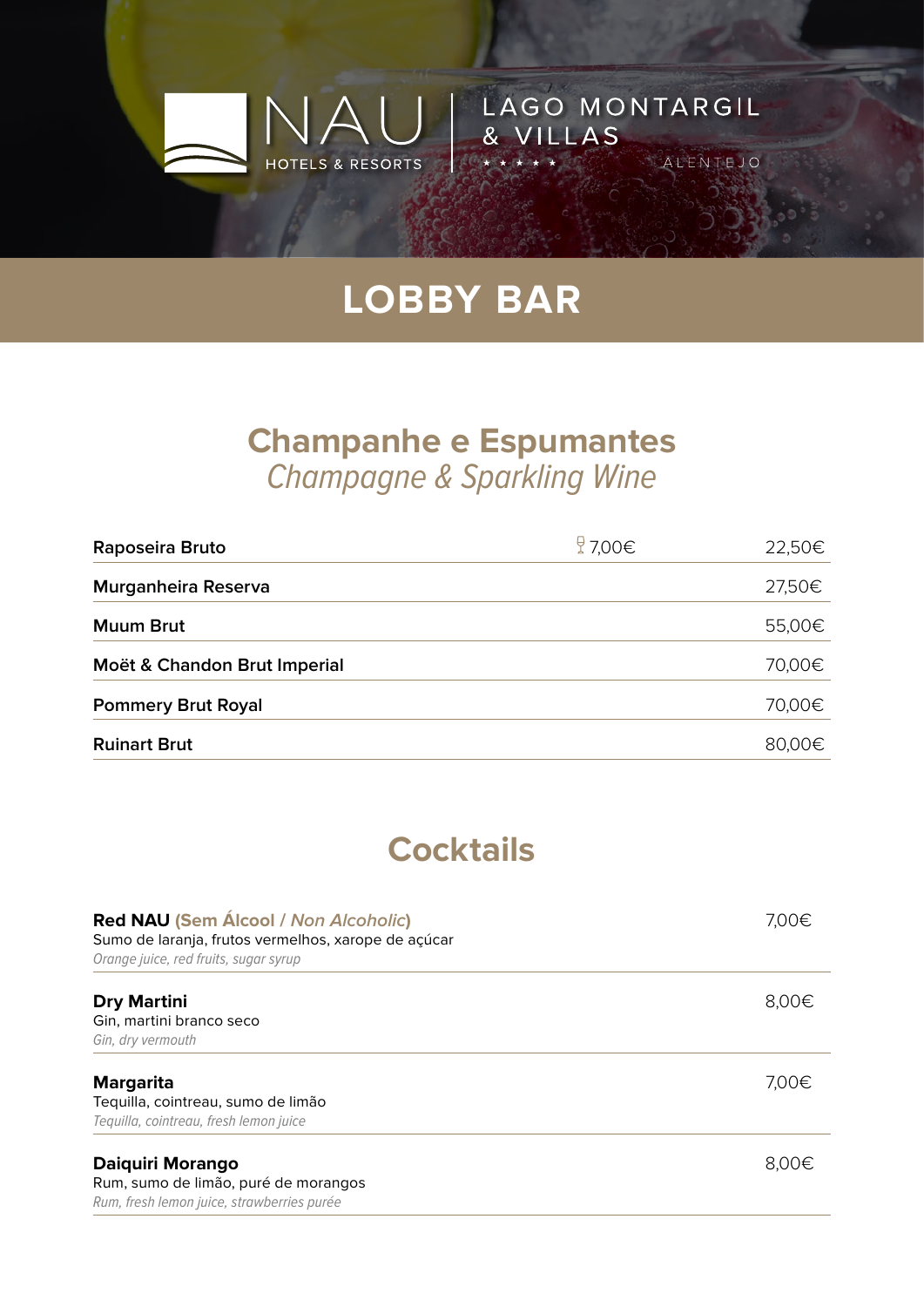HOTELS & RESORTS

LAGO MONTARGIL

ALENTEJO

& VILLAS

| <b>Negroni</b><br>Campari, gin, martini rosso<br>Campari, gin, vermouth                                                                                               | 7,50€ |
|-----------------------------------------------------------------------------------------------------------------------------------------------------------------------|-------|
| <b>Caipirinha</b><br>Cachaça, lima, açúcar<br>Cachaça, lime, sugar                                                                                                    | 7,50€ |
| <b>Caipirosca</b><br>Vodka, lima, açúcar<br>Vodka, lime, sugar                                                                                                        | 7,50€ |
| <b>Caipirão</b><br>Licor Beirão, lima<br>National liquor - Licor Beirão, lime                                                                                         | 7,50€ |
| Piña Colada<br>Rum, batida de cocô, sumo de ananás, sumo de limão<br>Rum, coconut liquor, pineapple juice, fresh lemon juice                                          | 7,50€ |
| Mojito<br>Rum, hortelã, limão, açúcar, água castelo<br>Rum, mint, lemon, sugar, soda                                                                                  | 8,00€ |
| <b>Cuba Libre</b><br>Rum, coca-cola, sumo de lima<br>Rum, coca-cola, fresh lime juice                                                                                 | 8,00€ |
| <b>Tequila Sunrise</b><br>Tequila, sumo de laranja natural, xarope de grenadine<br>Tequila, fresh orange juice, grenadine syrup                                       | 7,00€ |
| <b>Long Island Iced Tea</b><br>Rum, vodka, gin, tequilla, sumo de limão, coca-cola, triple sec<br>Rum, vodka, gin, tequilla, fresh lemon juice, coca-cola, triple sec | 8,00€ |
| Pimm's<br>Pimm's, 7up, laranja, limão, hortelã, pepino, cereja<br>Pimm's, 7Up, orange, lemon, mint, cucumber                                                          | 8,00€ |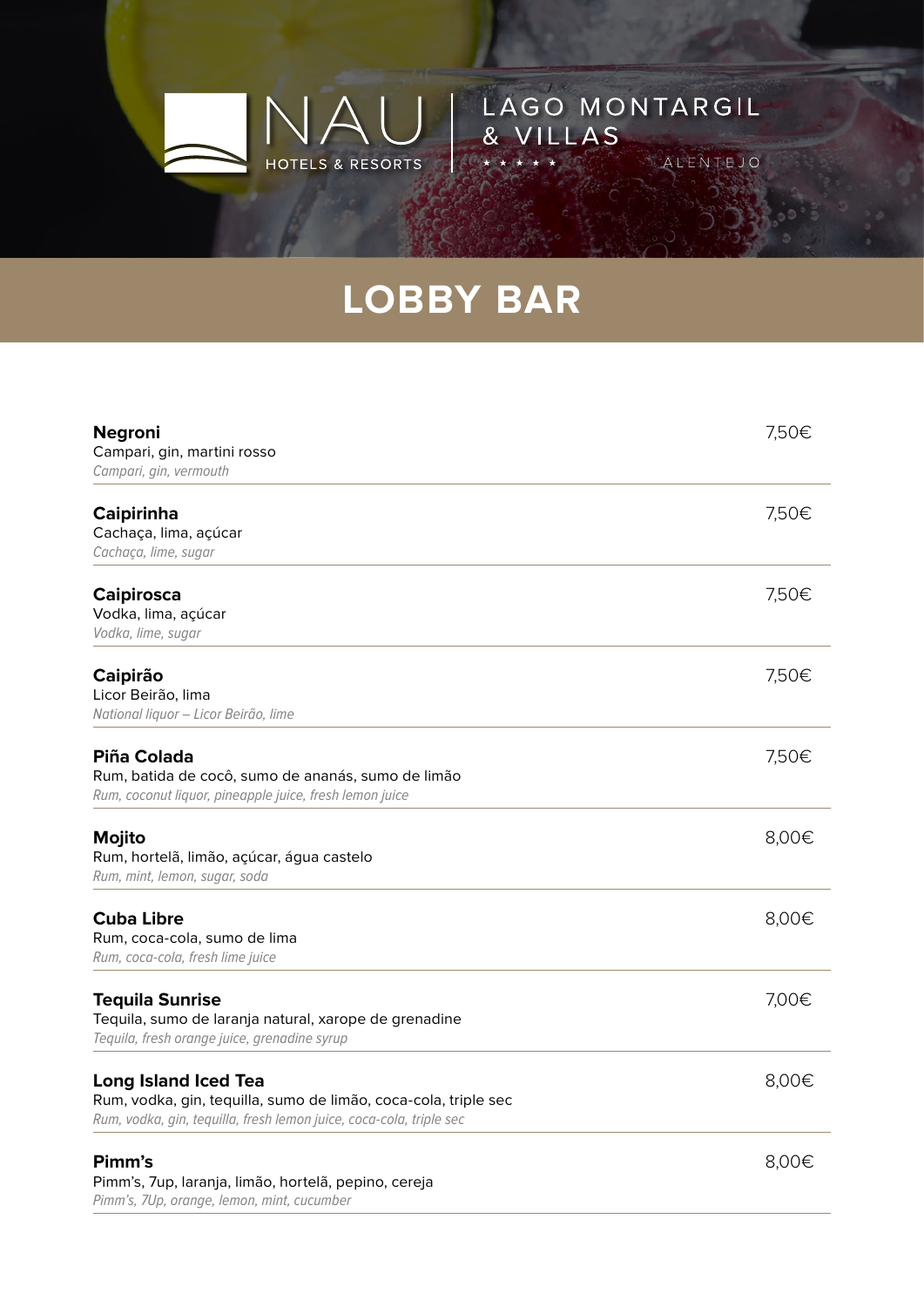NA.

HOTELS & RESORTS

LAGO MONTARGIL

ALENTEJO

& VILLAS

| <b>Moscow Mule</b><br>Vodka, ginger ale, lime juice, pepino, lima<br>Vodka, ginger ale, lime juice, cucumber, lime                                                         | 8,00€ |
|----------------------------------------------------------------------------------------------------------------------------------------------------------------------------|-------|
| Pisco Sour - St. Germain Sour<br>Pisco ou St Germain, sumo de limão, clara de ovo, angostura bitter<br>Pisco or St Germain, fresh lemon juice, egg white, angostura bitter | 9,00€ |
| <b>Alexander</b><br>Creme de cacau, cognac, natas<br>Cocoa liquor, cognac, fresh creams                                                                                    | 7,00€ |
| <b>Old Fashioned</b><br>Whisky, angustura bitter, água castelo<br>Whisky, angustura bitter, soda                                                                           | 7,50€ |
| <b>Aperol Spritz</b><br>Aperol, espumante, água castelo, laranja<br>Aperol, sparkling wine, soda, orange                                                                   | 6,50€ |
| Porto Tónico<br>Porto branco, água tónica, limão<br>White port, tonic water, lemon                                                                                         | 6,50€ |

## **Sangria**

| Sangria Branca / White Wine Sangria           | $\frac{0}{2}$ 7,50€ | 17,50€ |
|-----------------------------------------------|---------------------|--------|
| Sangria Tinta / Red Wine Sangria              | $\frac{0}{4}$ 7.50€ | 17,50€ |
| Sangria de Espumante / Sparkling Wine Sangria | $\frac{0}{4}$ 8,50€ | 20,00€ |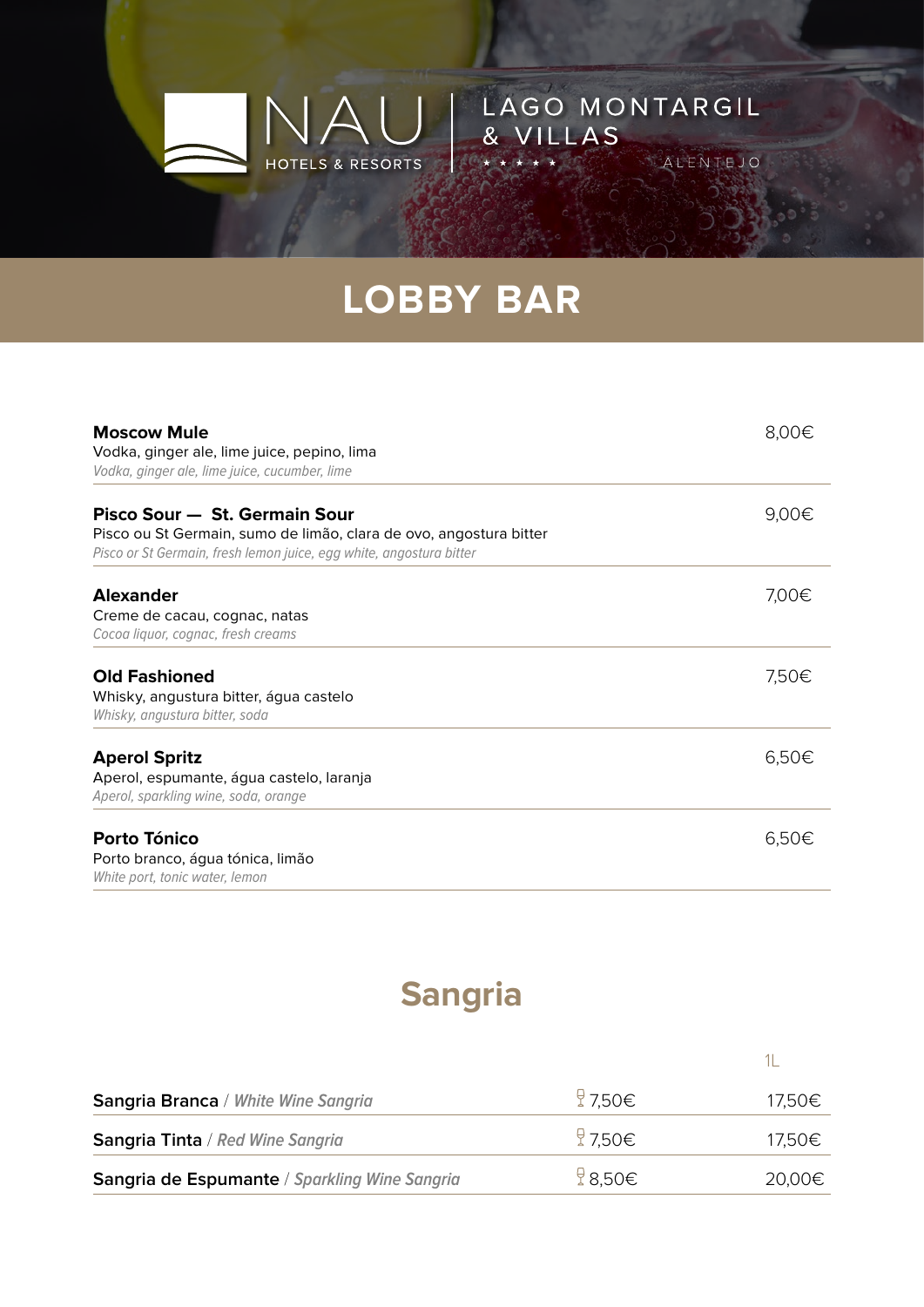$\Box$ 

HOTELS & RESORTS

LAGO MONTARGIL

ALENTEJO

& VILLAS

#### **Taxa de Rolha** Cork Fee

| Garrafas de Vinho Tinto e Branco<br><b>Red and White Wine Bottles</b>               | 5,00€  |
|-------------------------------------------------------------------------------------|--------|
| Garrafas de Vinho Tinto e Branco — Reserva<br><b>Old Red and White Wine Bottles</b> | 15,00€ |
| Garrafas de Vinho do Porto<br><b>Porto Wine Bottles</b>                             | 10,00€ |
| Garrafas de Espumante<br><b>Sparkling Wine Bottles</b>                              | 15,00€ |
| Garrafas de Champanhe<br><b>Champagne Bottles</b>                                   | 20,00€ |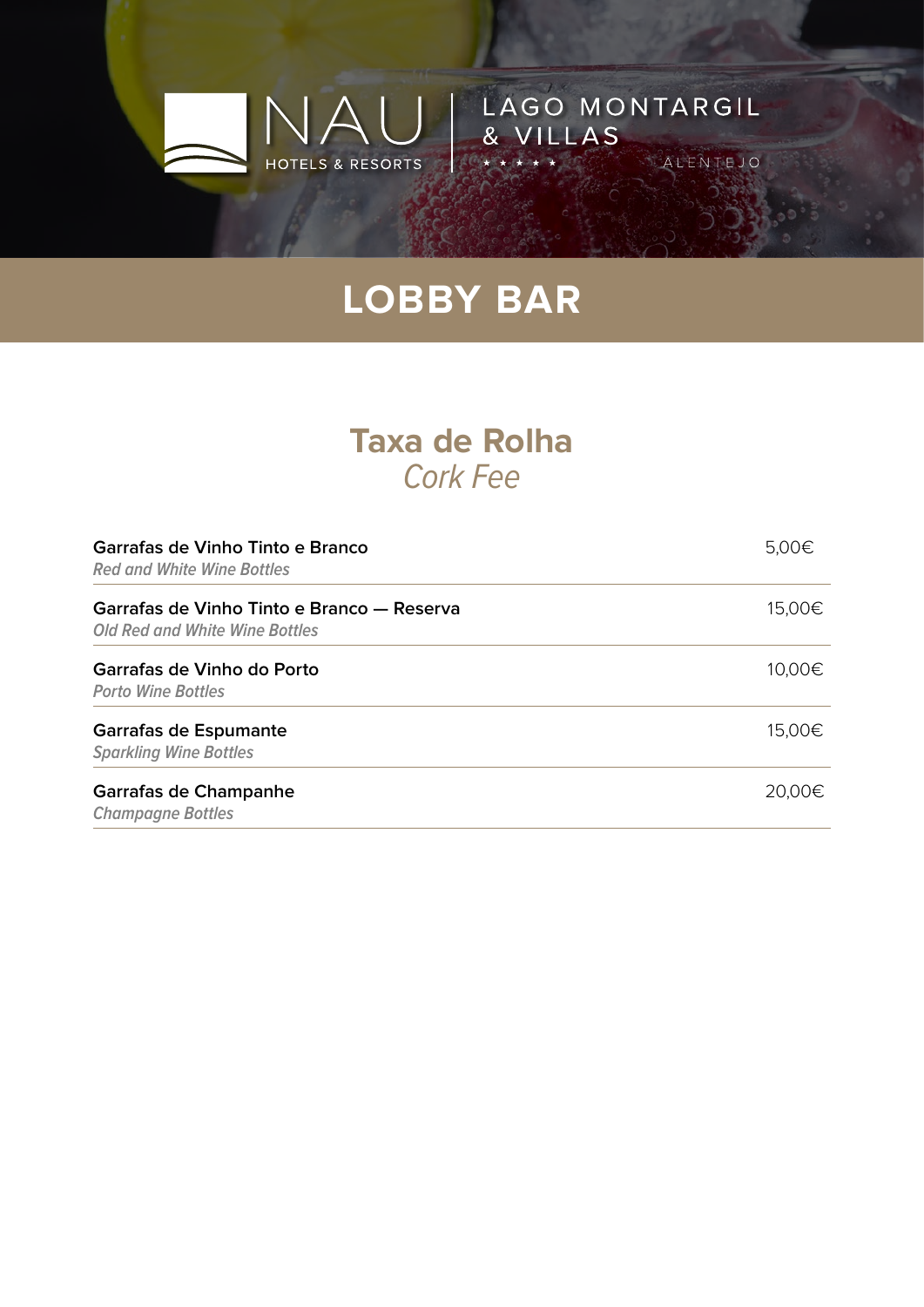

**LAGO MONTARGIL** 

ALE

& VILLAS

# SNACKS

Das 11h30 às 24h00 From 11:30am to Midnight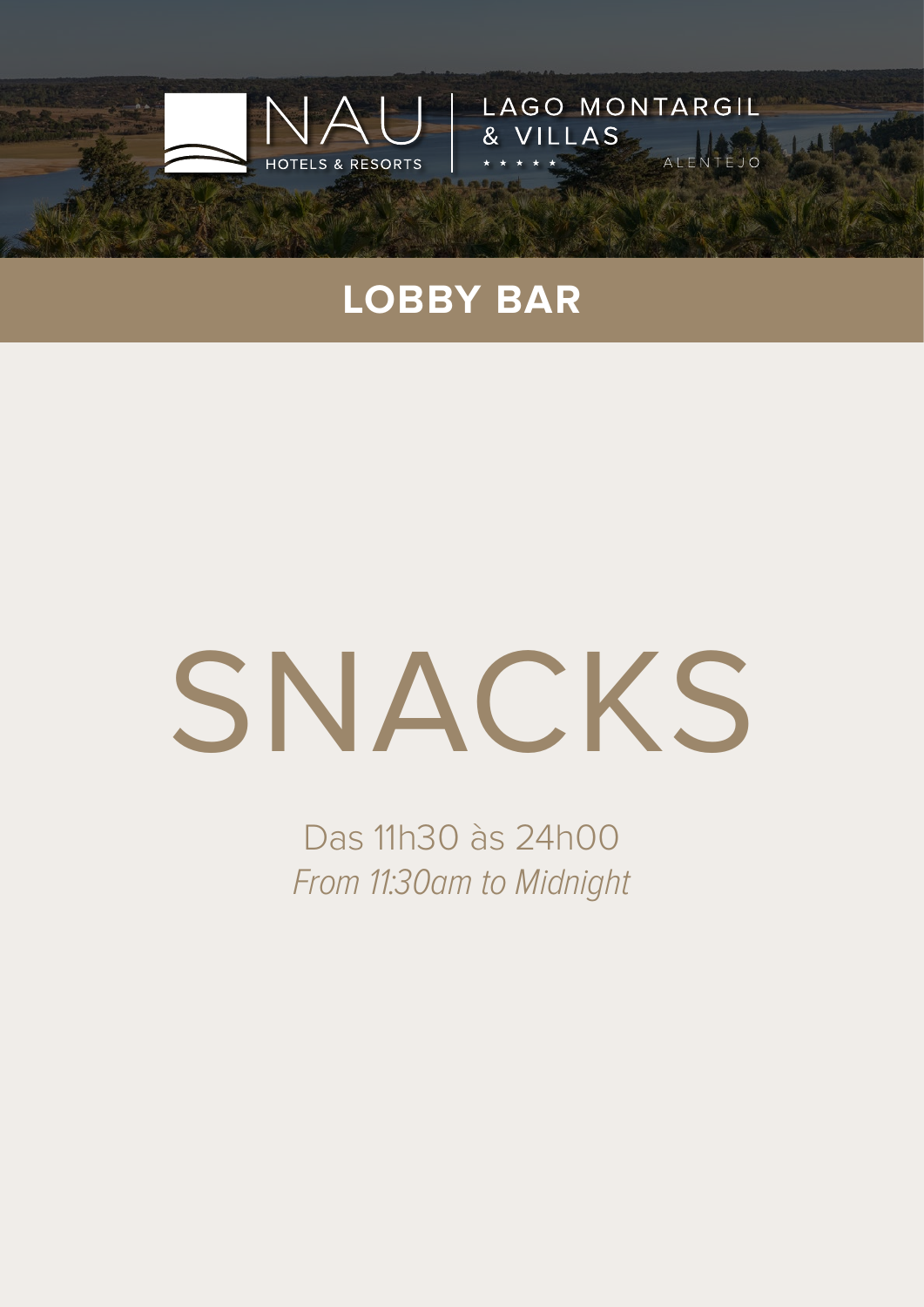

LAGO MONTARGIL

ALEN

& VILLAS

#### **Para Compartilhar** To Share

| Rissol de Leitão                                             | 8,50€  |
|--------------------------------------------------------------|--------|
| <b>Suckling pig rissol</b>                                   |        |
| Camarão tempura                                              | 12,00€ |
| <b>Tempura shrimp</b>                                        |        |
| Queijo ovelha                                                | 12,50€ |
| <b>Goat's cheese</b>                                         |        |
| Croquete de Alheira com maionese de alho                     | 8,50€  |
| Bread and game meat sausage croquette with garlic mayonnaise |        |
| Calamares com maionese de alho                               | 8,50€  |
| <b>Calamari with garlic mayonnaise</b>                       |        |
| <b>Tábua de Enchidos Alentejanos</b>                         | 10,50€ |
| Alentejo sausage board                                       |        |
| Batata Frita com molho alho e ervas                          | 3,50€  |
| <b>French fries with herbs and garlic sauce</b>              |        |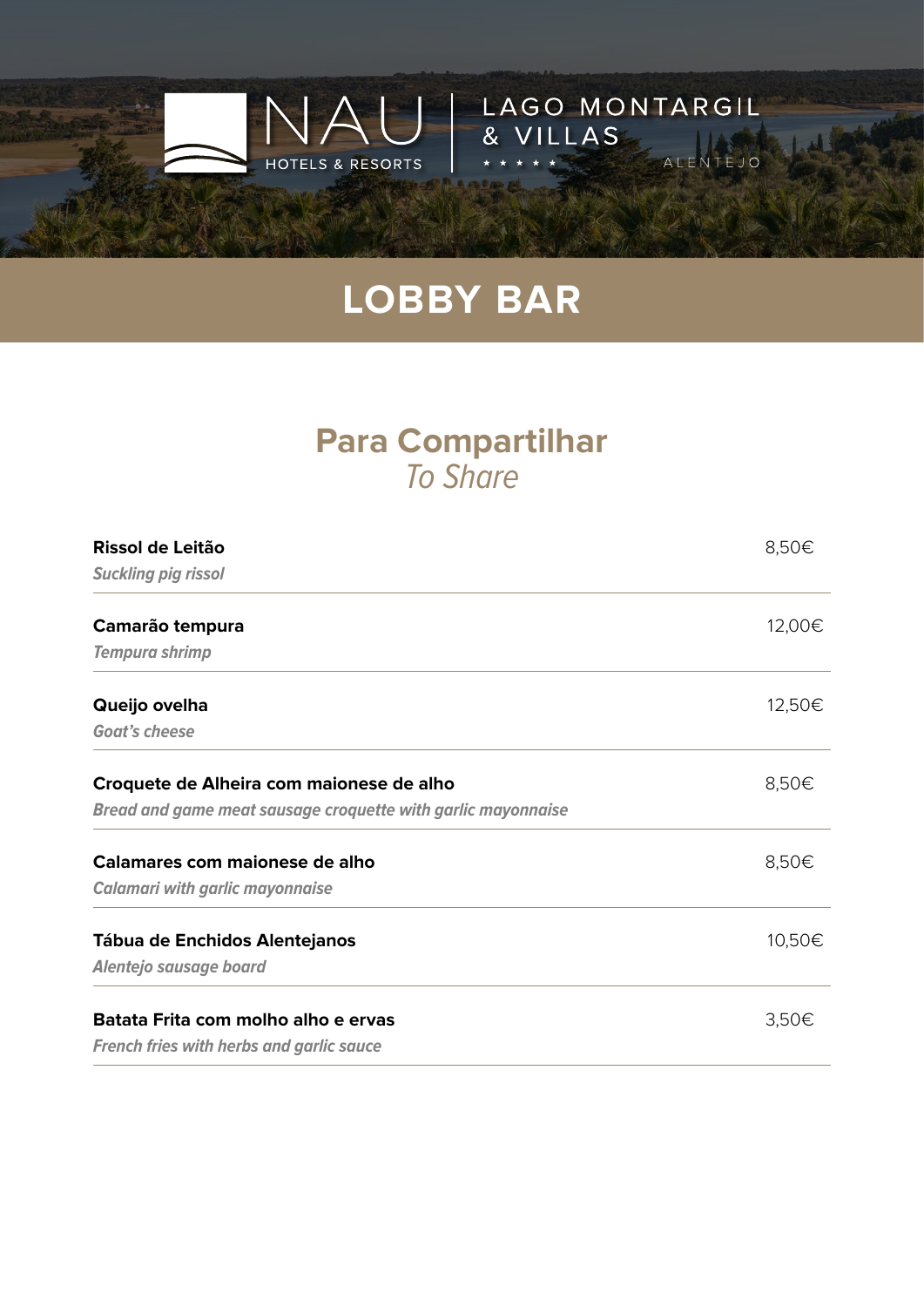

LAGO MONTARGIL

ALEN

& VILLAS

#### **Saladas e Sopas** Salads & Soups

| Salada de Frango<br>Frango, abacaxi, bacon, alface, tomate cherry, cebola crocante e molho césar<br><b>Chicken salad</b>                                                                          |        |
|---------------------------------------------------------------------------------------------------------------------------------------------------------------------------------------------------|--------|
| Chicken, pineapple, bacon, lettuce, cherry tomatoes, crispy fried onions and Caesar dressing                                                                                                      |        |
| Salada de Salmão fumado<br>Salmão fumado, alface, tomate cherry, laranja e molho de iogurte<br><b>Smoked salmon salad</b><br>Smoked salmon, lettuce, cherry tomatoes, orange and yoghurt dressing | 10,50€ |
| Salada de Legumes e Massa<br>Massa penne, tomate cherry, beringela grelhada, pimento grelhado,<br>curgete grelhado e orégão e molho iogurte                                                       | 8,00€  |
| <b>Vegetable and pasta salad</b><br>Penne, cherry tomatoes, grilled aubergines, grilled peppers, grilled courgettes, oregano and yoghurt dressing                                                 |        |
| Salada de Atum<br>Atum, alface, tomate cherry, ovo, cebola crocante e maionese                                                                                                                    | 8,50€  |
| <b>Tuna salad</b><br>Tuna, lettuce, cherry tomatoes, boiled egg, crispy fried onions and mayonnaise                                                                                               |        |
| Salada de carne assada Asiática<br>Carne assada, abacaxi, tomate cherry, cougete grelhada, alface,<br>cebola crocante, molho teriaky e semente sésamo                                             | 10,50€ |
| Asian roast salad<br>Roast pork, pineapple, cherry tomatoes, grilled courgettes, lettuce, crispy fried onions, teryaki sauce and sesame seeds                                                     |        |
| Sopa do Dia<br>Soup of the day                                                                                                                                                                    | 5,50€  |
| <b>Creme de Legumes</b><br><b>Cream of vegetable soup</b>                                                                                                                                         | 5,50€  |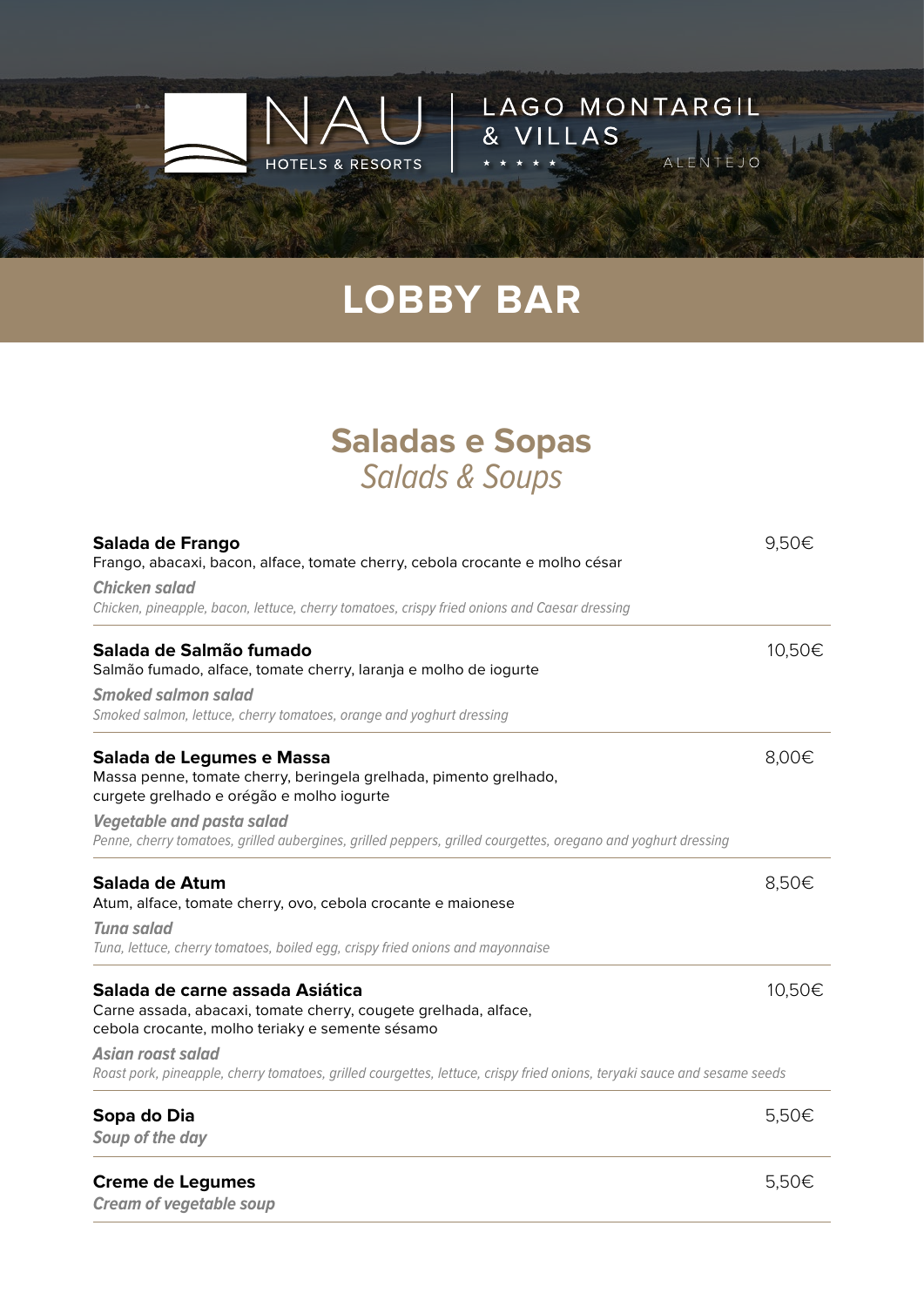

LAGO MONTARGIL

ALE

& VILLAS

#### **Omeletas & Massas** Omelettes & Pasta

| <b>Omeleta Simples *</b><br><b>Plain Omelette</b>                       | 8,50€  |
|-------------------------------------------------------------------------|--------|
| Queijo*<br>Cheese                                                       | 0,50€  |
| Fiambre*<br>Ham                                                         | 0,50€  |
| Cogumelos *<br><b>Mushrooms</b>                                         | 0,50€  |
| Cebola*<br><b>Onion</b>                                                 | 0,50€  |
| Tomate *<br>Tomato                                                      | 0,50€  |
| Omeleta de Camarão *<br><b>Shrimp Omelette</b>                          | 12,50€ |
| <b>Esparguete Carbonara</b><br><b>Spaghetti Carbonara</b>               | 12,50€ |
| <b>Fusili com Molho Bolonhesa</b><br><b>Fusili with Bolognese Sauce</b> | 13,00€ |
| <b>Fusili com molho de Tomate</b><br><b>Fusili with Tomato Sauce</b>    | 10,50€ |

\* Servido até às 16h00 / Served until 16h00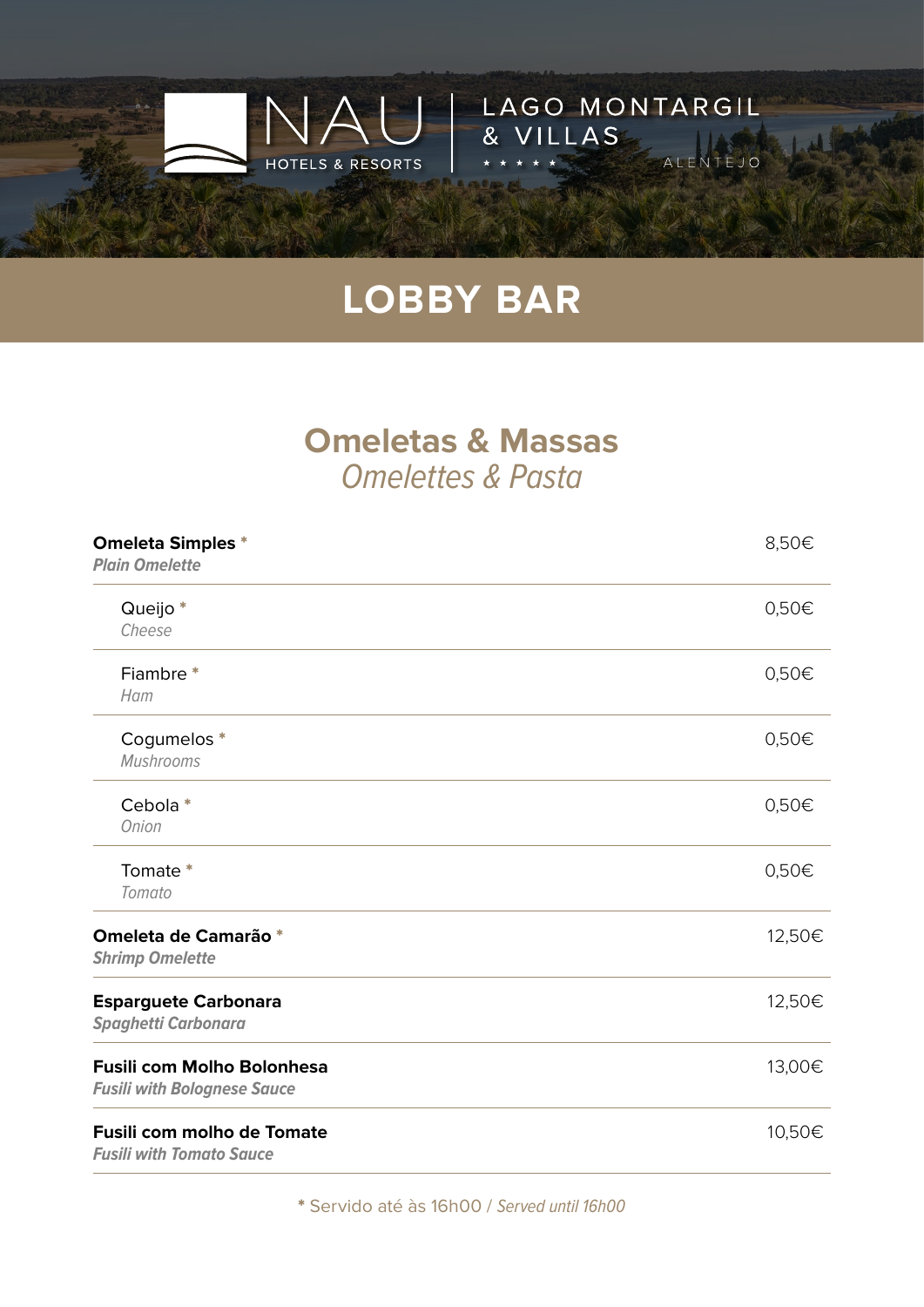

LAGO MONTARGIL

ALEN

& VILLAS

#### **Sandes & Snack's** Sandwiches & Snacks

| <b>Torrada</b><br>Torrada em Pão Alentejano com ou sem manteiga                                                  | 3,50€  |
|------------------------------------------------------------------------------------------------------------------|--------|
| <b>Toast</b><br>Alentejo bread toasted with or without butter                                                    |        |
| <b>Tosta Mista</b><br>com queijo e fiambre                                                                       | 9,50€  |
| <b>Toasted cheese and ham sandwich</b>                                                                           |        |
| <b>Wrap Club de Frango</b><br>Wrap, Frango, bacon, Alface, ovo, tomate e maionese                                | 10,50€ |
| <b>Chicken Club Wrap</b><br>Wrap, chicken, bacon, lettuce, egg, tomatoes and mayonnaise                          |        |
| Wrap Club de Salmão fumado<br>Wrap, Salmão fumado, courgette grelhada, alface, ovo, tomate e queijo creme        | 12,50€ |
| <b>Smoked Salmon Club Wrap</b><br>Wrap, smoked salmon, grilled courgettes, lettuce, egg, tomato and cream cheese |        |
| <b>Wrap de Legumes</b><br>Wrap, tomate, beringela grelhada, pimento grelhado, curgete grelhado e orégão          | 9,50€  |
| <b>Vegetable Wrap</b><br>Wrap, tomato, grilled aubergine, grilled peppers, grilled courgettes and oregano        |        |
| <b>Sanduiche de Atum</b><br>Baguete, atum, maionese, ovo, alface e tomate                                        | 10,00€ |
| <b>Tuna Sandwich</b><br>Baguette, tuna, mayonnaise, egg, lettuce and tomato                                      |        |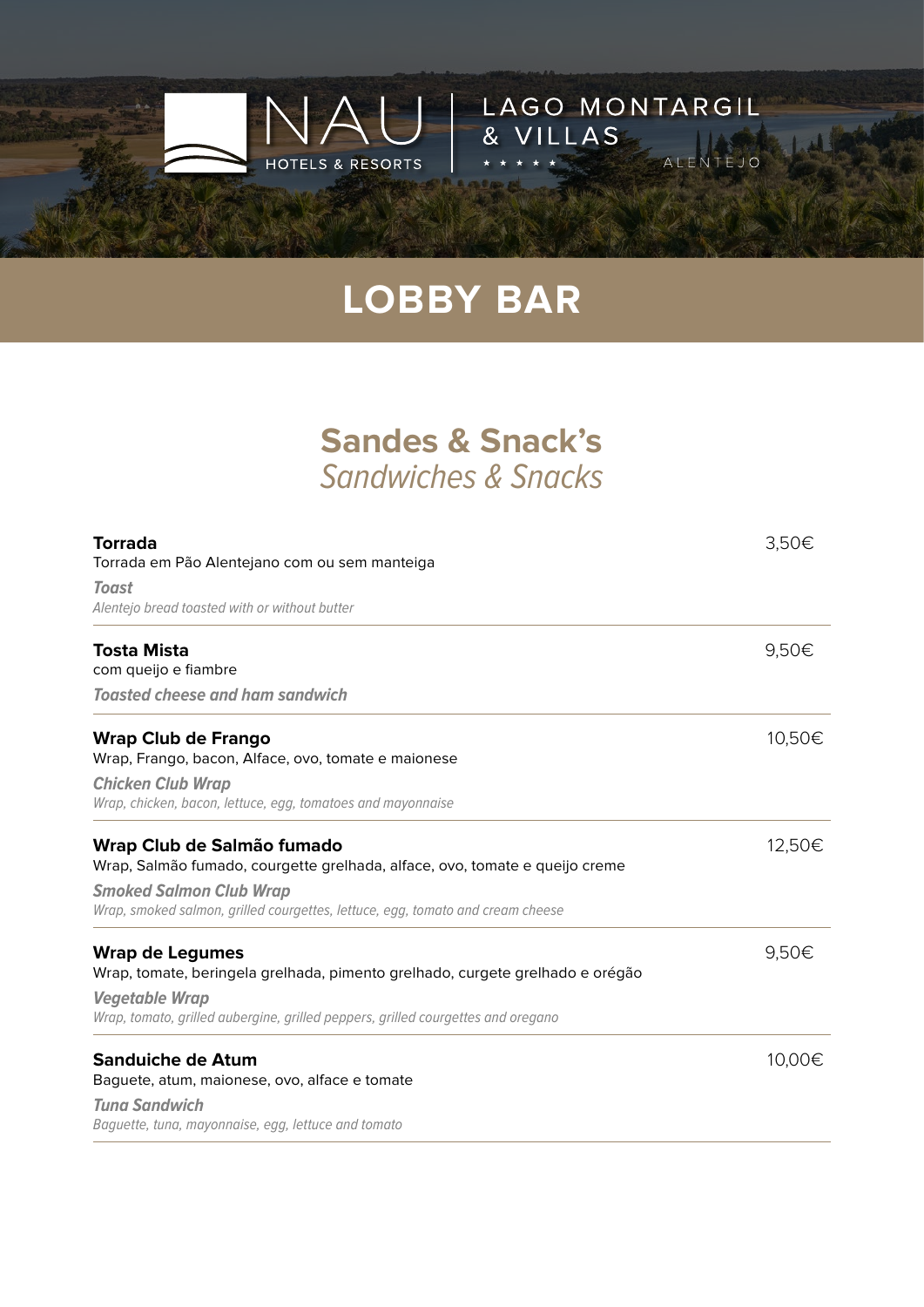

LAGO MONTARGIL

ALENTEJO

& VILLAS

| <b>Sanduiche Club</b><br>Pão de forma, alface, tomate, ovo, peito de frango, bacon e maionese                                                                                                                                        | 13,50€ |
|--------------------------------------------------------------------------------------------------------------------------------------------------------------------------------------------------------------------------------------|--------|
| <b>Club Sandwich</b>                                                                                                                                                                                                                 |        |
| Bread, lettuce, tomato, egg, chicken breast, bacon and mayonnaise                                                                                                                                                                    |        |
| <b>Baguete de Carne Assada</b><br>Carne assada, legumes grelhados, cebola crocante e maionese de alho                                                                                                                                | 12,50€ |
| <b>Roast pork baguette</b><br>Roast pork, grilled vegetables, crispy fried onions and garlic mayonnaise                                                                                                                              |        |
| <b>Hamburguer Simples</b><br>Hambúrguer de novilho, pão de hambúrguer brioche com tomate e alface                                                                                                                                    | 11,50€ |
| <b>Plain Burger</b>                                                                                                                                                                                                                  |        |
| Beef burger, tomato and lettuce in a brioche bun                                                                                                                                                                                     |        |
| Cheeseburger<br>Hambúrguer de novilho, pão de hambúrguer brioche<br>com queijo cheedar, tomate e alface                                                                                                                              | 12,50€ |
| <b>Cheeseburger</b>                                                                                                                                                                                                                  |        |
| Beef burger, cheddar cheese, tomato and lettuce in a brioche bun                                                                                                                                                                     |        |
| <b>Hamburguer Lobby</b><br>Hambúrguer de novilho, pão de hambúrguer brioche com queijo Niza,<br>bacon, cogumelos, tomate e alface                                                                                                    | 13,50€ |
| <b>Lobby Burger</b><br>Beef burger, Niza cheese, bacon, mushrooms, tomato and lettuce in a brioche bun                                                                                                                               |        |
| Hambúrguer de Salmão<br>Hambúrguer de salmão, pão de hambúrguer brioche<br>com salada de tomate, alface e molho de iogurte<br><b>Salmon burger</b><br>Salmon burger in a brioche bun with tomato salad, lettuce and yoghurt dressing | 13,50€ |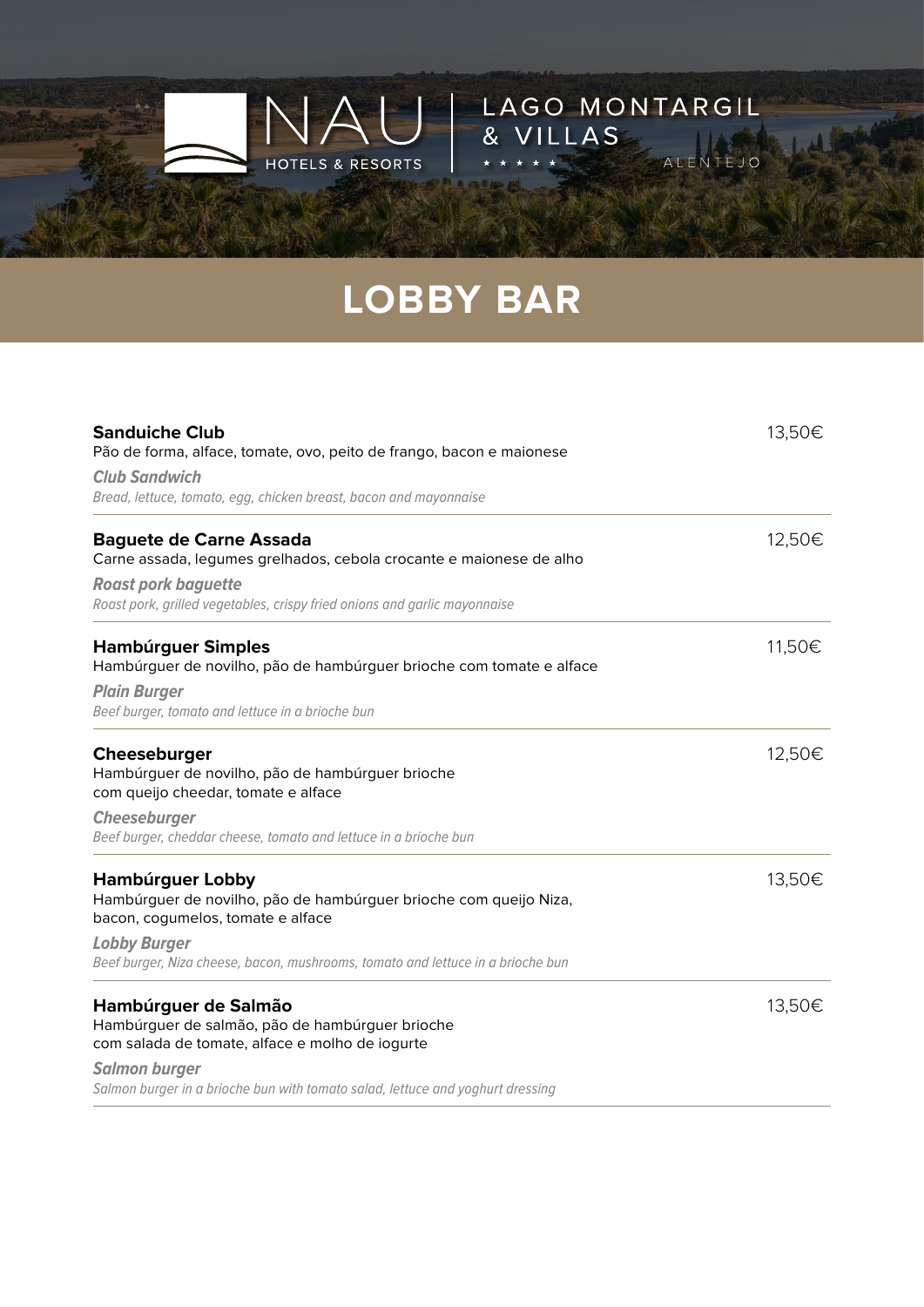

LAGO MONTARGIL

ALE

& VILLAS

#### **Pratos Principais** Main Courses

Até às 16h00 / Served until 16h00

| Bochechas de Porco com migas de espargos e enchidos<br><b>Pork Cheeks with asparagus migas and sausages</b> | 17,00€ |
|-------------------------------------------------------------------------------------------------------------|--------|
|                                                                                                             |        |
| <b>Sirloin Steak with pepper sauce and sautéed potatoes</b>                                                 |        |
| Caril de Gambas com Arroz Thai e legumes                                                                    | 16.50€ |
| <b>Prawn Curry with Thai Rice</b>                                                                           |        |

#### **Suplementos** Add-ons

| Pão / Bread                            | 1,50€ |
|----------------------------------------|-------|
| Ovo / $Egg$                            | 1,50€ |
| <b>Arroz Thai</b> / <i>Thai Rice</i>   | 3,50€ |
| Legumes Salteados / Sautéed Vegetables | 3,50€ |
| Salada Mista / Mixed Salad             | 3,50€ |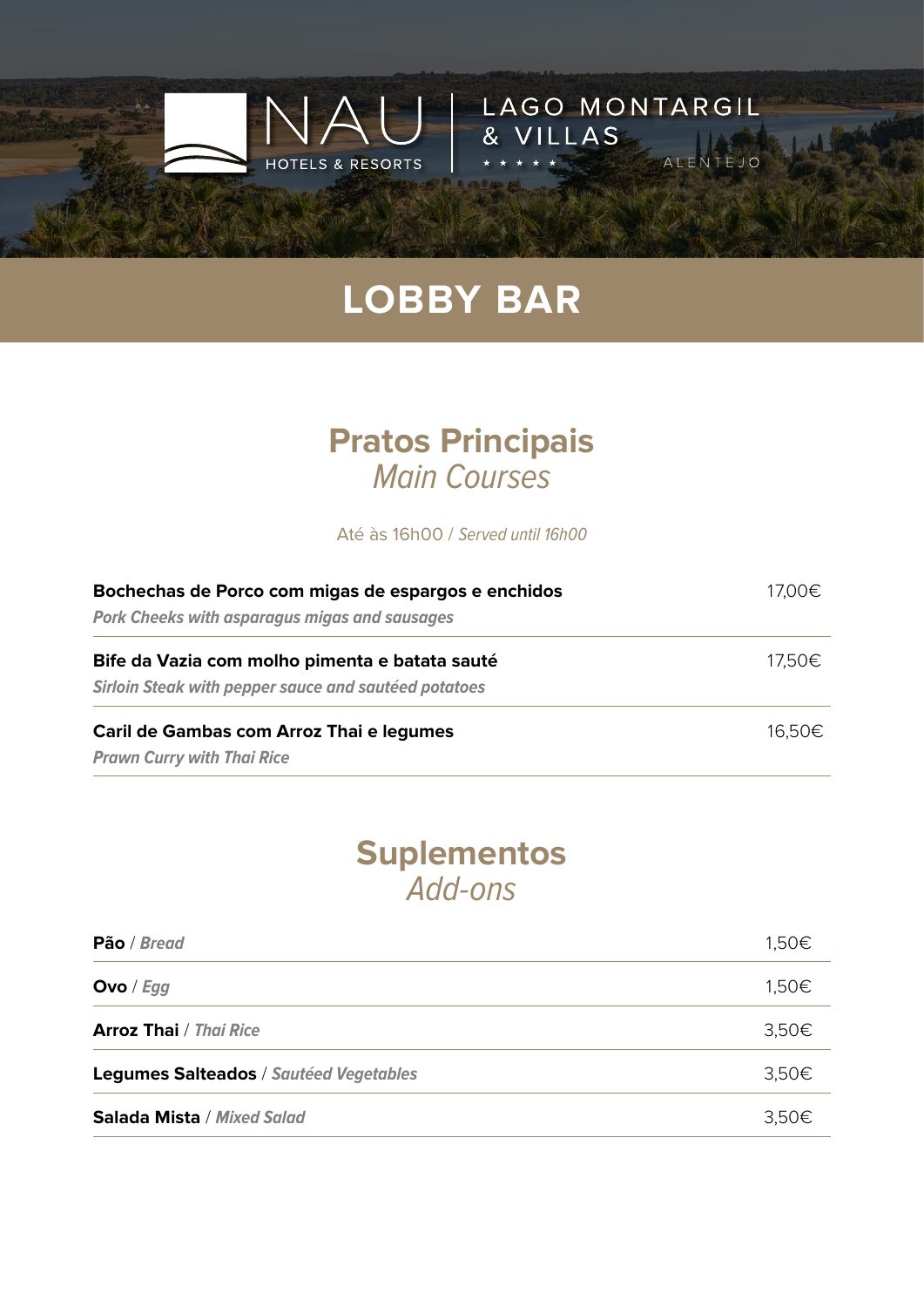

LAGO MONTARGIL

ALEN

& VILLAS

## **Kid's Menu**

| Hambúrguer de novilho no prato com ovo, salada e batata frita | 12,00€ |
|---------------------------------------------------------------|--------|
| Beef burger with a fried egg, salad and chips                 |        |
| Panado de peixe com arroz e salada                            | 8,50€  |
| <b>Fish fingers with rice and salad</b>                       |        |
| Peito frango com batata frita e salada                        | 10.50€ |
| <b>Grilled chicken breast with chips and salad</b>            |        |

#### **Sobremesas Desserts**

| <b>Mousse de Chocolate</b>                                                         | 4,50€ |
|------------------------------------------------------------------------------------|-------|
| <b>Chocolate mousse</b>                                                            |       |
| Salada Fruta                                                                       | 4,50€ |
| <b>Fruit salad</b>                                                                 |       |
| Brownie de chocolate e nozes com gelado de baunilha<br>e molho de frutos vermelhos | 5,50€ |
| Chocolate and walnut brownie with vanilla ice cream and red berry coulis           |       |
| <b>Tiramissu</b>                                                                   | 5,50€ |
| <b>Tiramisù</b>                                                                    |       |
| Tarte de Limão                                                                     | 6,50€ |
| <b>Lemon Pie</b>                                                                   |       |